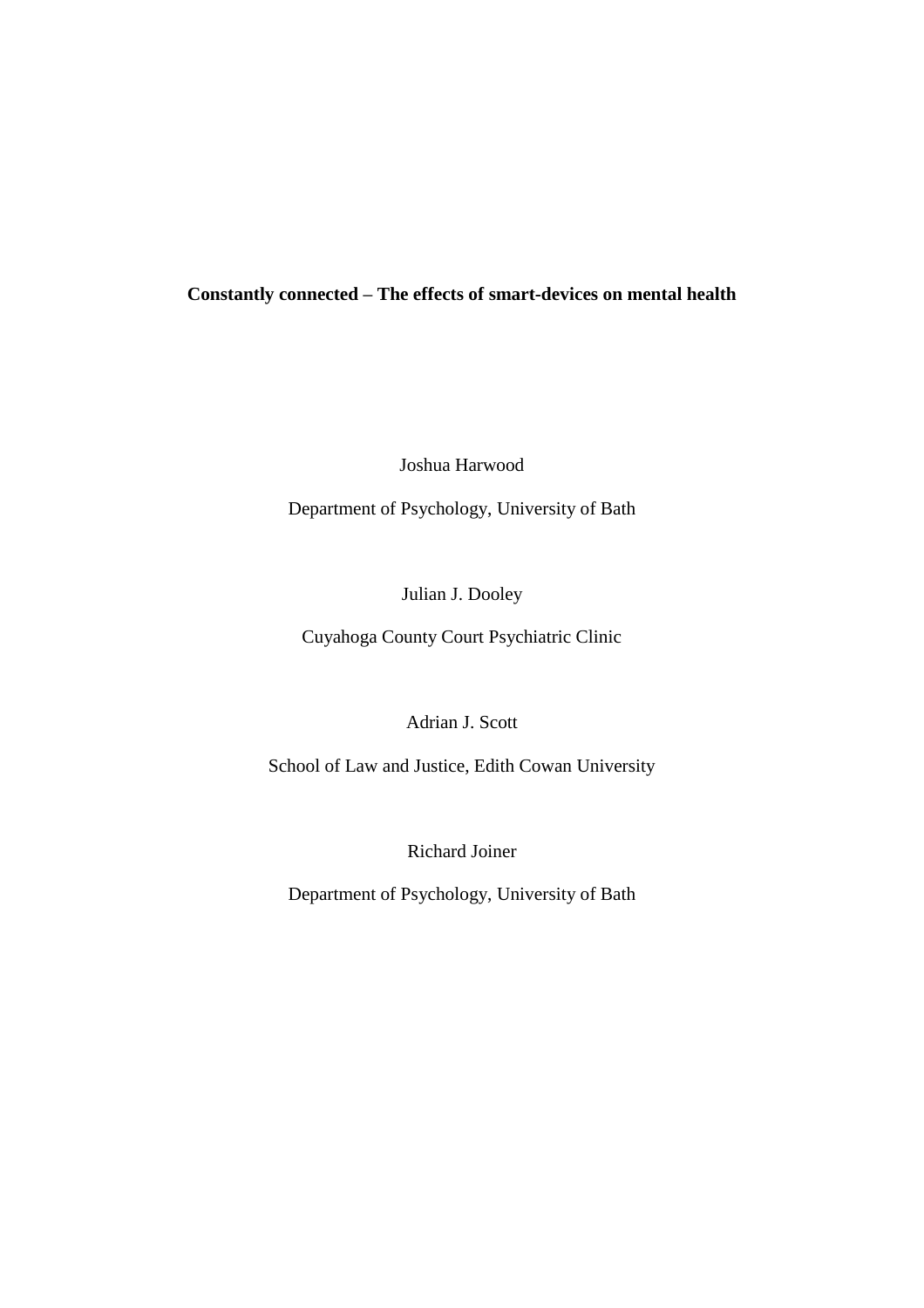#### **Abstract**

A number of studies have demonstrated the mental health implications of excessive Internetbrowsing, gaming, texting, emailing, social networking, and phone calling. However, no study to date has investigated the impact of being able to conduct all of these activities on one device. A smart-device (i.e., smart-phone or tablet) allows these activities to be conducted anytime and anywhere, with unknown mental health repercussions. This study investigated the association between smart-device use, smart-device involvement and mental health. Twohundred and seventy-four participants completed an online survey comprising demographic questions, questions concerning smart-device use, the Mobile Phone Involvement Questionnaire, the Internet Addiction Test and the Depression, Anxiety and Stress Scales. Higher smart-device involvement was significantly associated with higher levels of depression and stress but not anxiety. However, smart-device use was not significantly associated with depression, anxiety or stress. These findings suggest that it is the nature of the relationship a person has with their smart-device that is predictive of depression and stress, rather than the extent of use.

Keywords: Smart-devices, smart-phones, mental health, depression, stress, addiction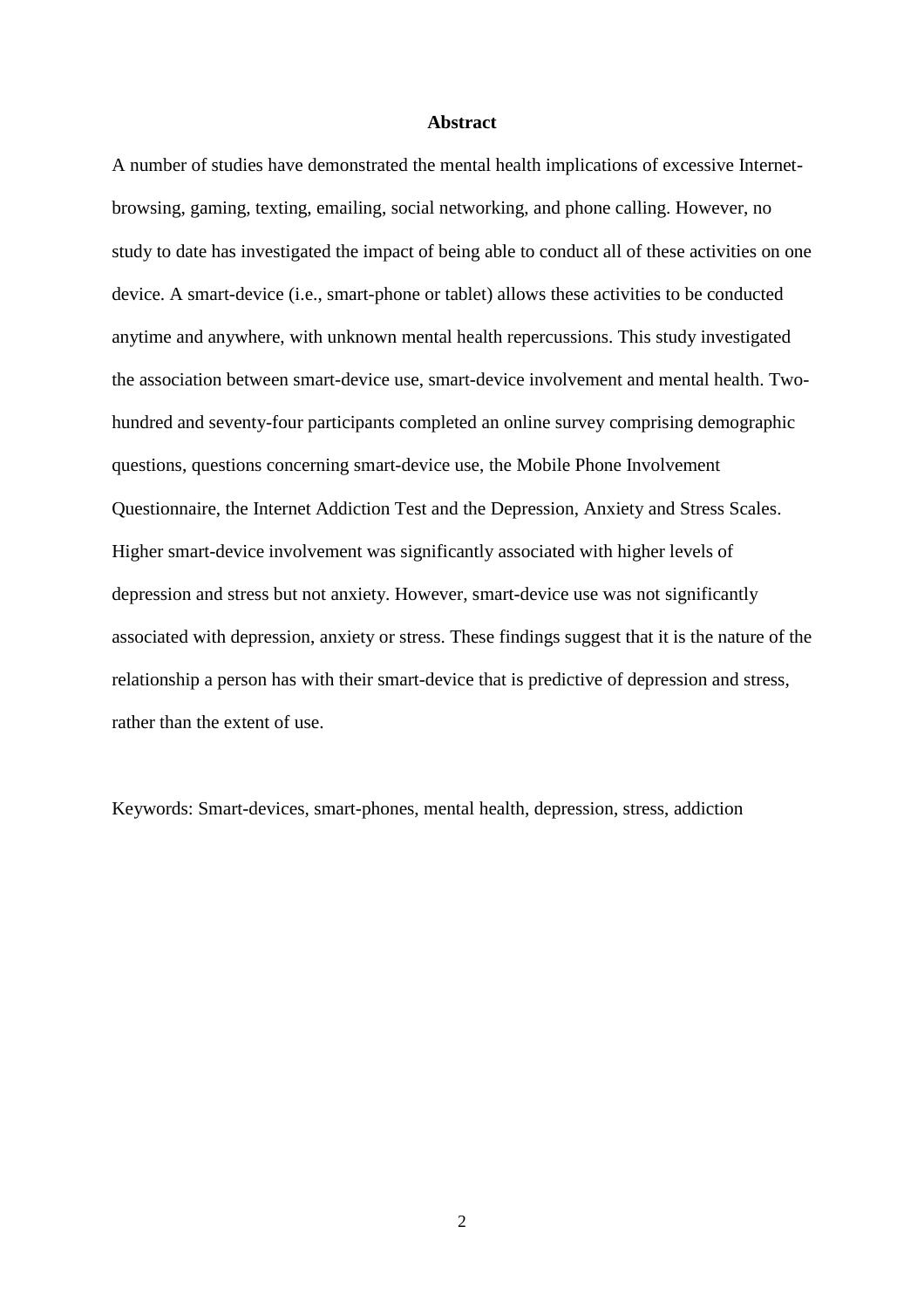#### **Introduction**

According to Ofcom, adult smart-device (i.e., smart-phones and tablets; e.g., iPhone and iPad) users have very strong relationships with their devices, with 37% considering themselves to be highly addicted [\(2011\)](#page-18-0). Sixty-three percent of entrepreneurs reported that it would be tougher to go for a day without their smart-devices than a week without their "significant other" [\(Lesonsky, 2011\)](#page-18-1).

Previous research has looked into the effects of addictive and problematic use of various activities that can be accomplished on a smart-device. Excessive use of the calling and texting features of mobile phones have been linked to depression, anxiety and stress [\(Jenaro, Flores, Gomez-Vela, Gonzalez-Gil & Caballo, 2007;](#page-17-0) [Lu et al., 2011;](#page-18-2) [Strassberg,](#page-19-0)  [McKinnon, Sustaita & Rullo, 2013;](#page-19-0) [Thomee, Dellve, Harenstam & Hagberg, 2010;](#page-19-1) [Walsh,](#page-20-0)  [White & Young, 2010;](#page-20-0) [Yen et al., 2009\)](#page-20-1). Lu et al. [\(2011\)](#page-18-2) suggested that individuals who send a large number of texts can develop "text message dependency", becoming increasingly worried about why they have not instantly received a reply to their message, increased feelings of isolation or neglect and ultimately increased anxiety. Thomee, Harenstam & Hagberg [\(2011\)](#page-19-2) have linked excessive mobile phone use with sleep disturbance and muscular skeletal problems due to texting, factors which they suggest are contributing to the feelings of depression, anxiety and stress. The majority of their participants reported that they felt they were expected to be available around the clock, which increased feelings of stress. Considering the finding that on average, smart-phone owners call and text more than traditional mobile phone owners [\(Ofcom Report, 2011\)](#page-18-0), the effects on their mental wellbeing could be even more severe.

High Internet use, something that is common on smart-devices [\(Ofcom Report, 2011\)](#page-18-0), has been consistently linked with depression and anxiety [\(Cash, Rae, Steel & Winkler, 2012;](#page-17-1) [Jenaro et al., 2007;](#page-17-0) [Ko, Yen, Chen, Yeh & Yen, 2009;](#page-17-2) [Lam & Peng, 2010;](#page-18-3) [Lu et al., 2011;](#page-18-2)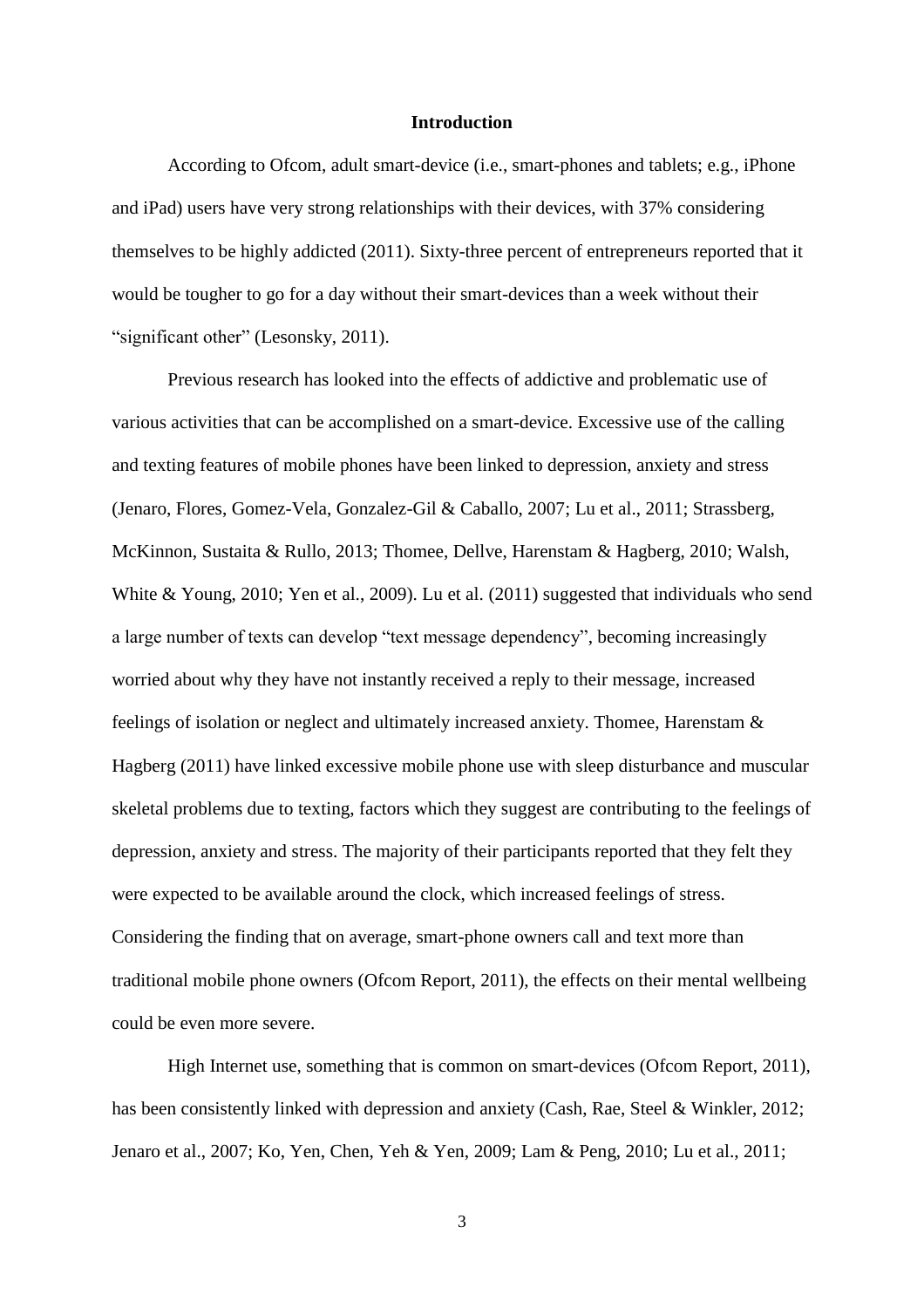[Morrison & Gore, 2010;](#page-18-4) [Tonioni et al., 2012;](#page-19-3) [Young, 1998\)](#page-20-2). Ko et al. [\(2009\)](#page-17-2) reported that depression and anxiety are predictive of Internet addiction at a two-year follow up, suggesting they could be important factors in the casual pathway of pathological Internet use. Another study [\(Lam & Peng, 2010\)](#page-18-3) suggested that it is the Internet addiction that is predictive of depression. Despite the lack of a clear causal relationship, the Internet allows an individual to develop a "virtual self" which allows them to escape from the real world [\(Lu et](#page-18-2)  [al., 2011\)](#page-18-2). In the past, computers were relatively immovable objects meaning that eventually the user would be forced to discontinue their current Internet session. With the development of smart-devices, users have the ability to be constantly connected to the Internet, with health repercussions which are as of yet, unknown.

There are other functions that can be achieved using a smart-device that, on their own, have been linked to mental well-being issues. Excessive gaming and Internet gaming have been linked with depressed mood, low self-control and loss of self-esteem [\(King &](#page-17-3)  [Delfabbro, 2013;](#page-17-3) [Kwon, Chung & Lee, 2011;](#page-17-4) [van Rooij, Schoenmakers, Vermulst, van den](#page-20-3)  [Eijnden & van de Mheen, 2011;](#page-20-3) [Yang & Tung, 2007\)](#page-20-4). Social networking is a commonly used function on smart-devices, especially among the teenage population [\(Ofcom Report, 2011\)](#page-18-0). Experts have described social networking websites as "addiction prone technologies" [\(Tarafdar, Gupta & Turel, 2013;](#page-19-4) [Turel & Serenko, 2012\)](#page-20-5), with the potential for strong habit formation leading to pathological and maladaptive psychological dependency. Overall, this research has shown that gaming, social networking, Internet browsing, emailing, phone calling and texting, when done in excess, are linked to stress, anxiety and depression.

Smart-device use and smart-device involvement are not necessarily synonymous. Whereas an individual's smart-device use can be measured in terms of, for example, the of amount of calls made or number of emails sent, smart-device involvement includes aspects that are largely out of the users conscious awareness and is therefore harder to measure.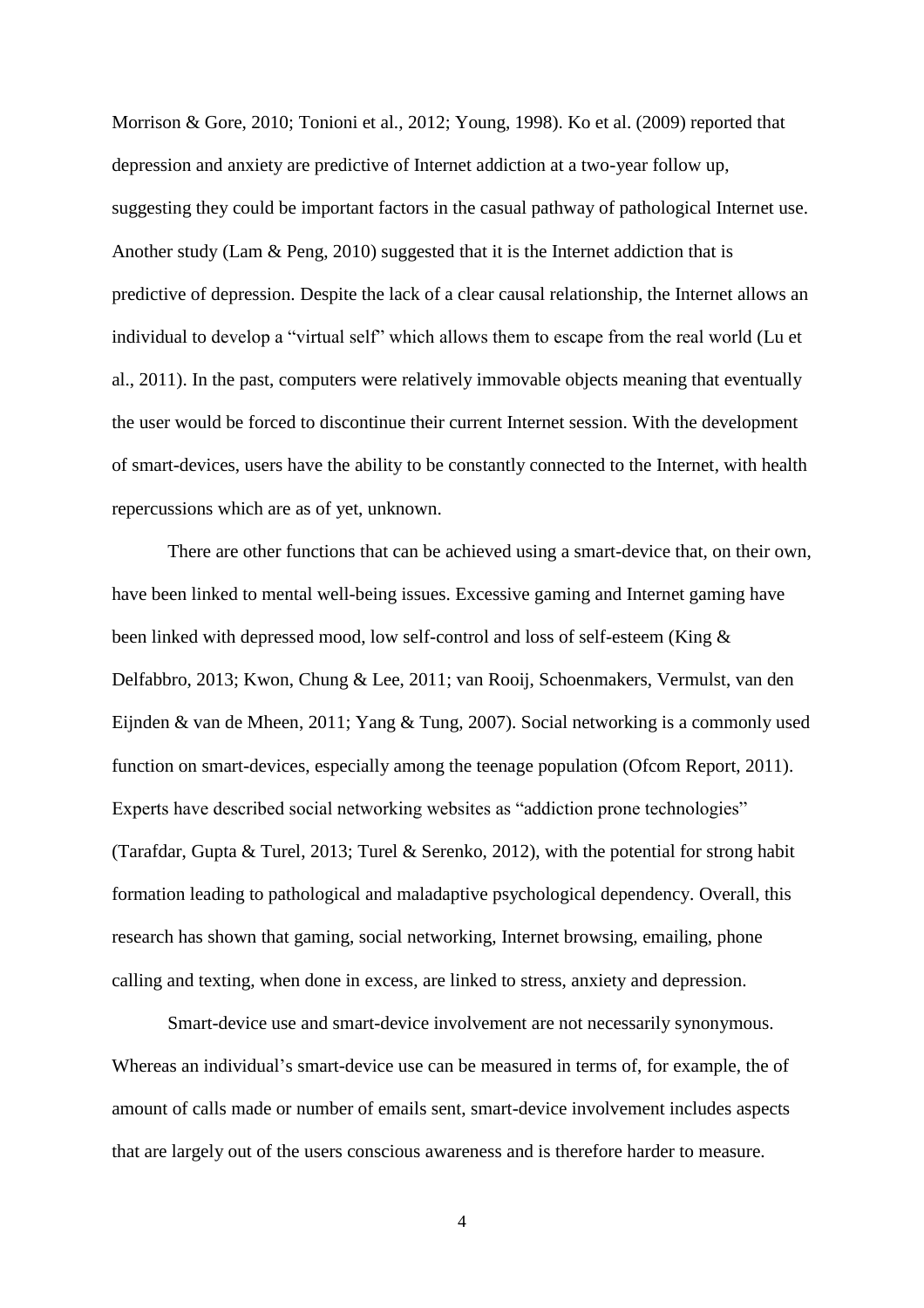Walsh et al. [\(2010\)](#page-20-0) described a user's mobile phone involvement as having two distinct components, cognitive and behavioural. The cognitive component involves thinking about the phone, the desire to check if something has happened and the anxiety, depression and social isolation that can occur if the user is not able to access their phone. The behavioural component relates to the constant checking of the phone and the maintaining of close physical proximity. For example, someone who has high mobile phone involvement would be very aware of the location of their phone, be anxious that they have not received replies to messages or worried that they are not up to date on the news. Their behavioural reaction to this anxiety would be to compulsively check their device for any messages or updates. People who display these behaviours may not necessarily record high use, as quickly checking the device may not be time consuming. However, these people are still heavily preoccupied with their phones and may be distracted from other tasks. Although smart-device use and involvement are likely to be highly related, someone who has high smart-device use but uses their device to serve a practical purpose might not record high involvement.

Neal, Wood and Quinn [\(2006\)](#page-18-5) found that when a specific course of action has been consistently rewarded, respective goal-seeking behaviours are automatically triggered with expectations of subsequent rewards. These automatically triggered behaviours can lead to the formation of habits and in extreme cases addiction. Smart-devices can provide salient rewards quickly to facilitate this habit formation. They help people avoid boredom and cope with a lack of stimuli in everyday situations as well as make them aware of interesting events and social networks [\(Oulasvirta, Rattenbury, Ma & Raita, 2012\)](#page-19-5). The rewards afforded by smart-devices could lead to checking habits and contribute to the extent of involvement the individual has with their smart-device as well as overall use.

It is important to develop an understanding of why individuals might immerse themselves in these smart-device practices and develop high usage patterns and high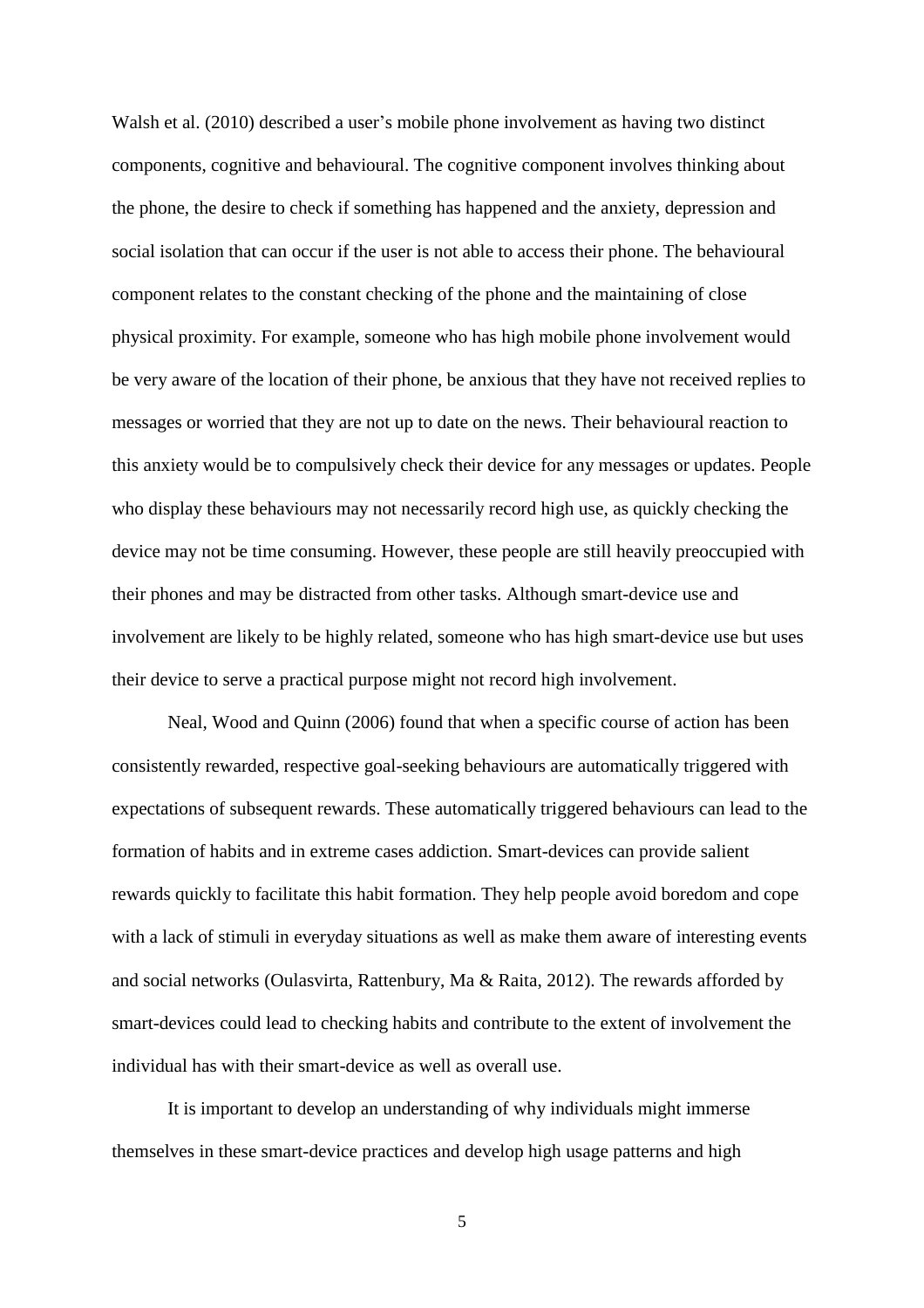involvement. Suler [\(2004\)](#page-19-6) referred to the online disinhibition effect, the act of feeling more confident online, which some individuals experience when communicating via online or not using face-to-face methods. In this context, smart-devices provide opportunities for users to undertake this form of communication more often, whether that communication is social networking, sending SMS messages or calling. Tokunaga and Rains [\(2010\)](#page-19-7) reported that, compared to well-adjusted youths, youths who report symptoms of anxiety actually prefer communicating with others online than in person and seek emotional support from others online when feeling lonely and depressed. People with higher levels of depression, social anxiety, shyness and loneliness may use these types of communication as a means of social compensation [\(Valkenburg & Peter, 2007\)](#page-20-6), utilising the less anxiety-provoking, non-personal means of communication. Individuals experiencing increased social success when communicating via their smart-devices, rather than in person, could feel rewarded, therefore increasing the future likelihood that they will form a habit of communicating via their smartdevice and become overly involved in the process. One concern of this type of communication is that it often leads to the development of artificial and weak online relationships. Furthermore, the perceived benefits of online communication may prevent some users from seeking alternative "offline" strategies which facilitate the development of social connection and emotional stability [\(Caplan, Williams &](#page-17-5) Yee, 2009; [Morahan-Martin &](#page-18-6)  [Schumacher, 2003\)](#page-18-6).

There is extensive evidence demonstrating the impact of excessive calling, texting, Internet use, gaming, social networking and emailing on mental health. However, to date, no study has investigated the mental health impact afforded by being able to complete all of these functions on one portable smart-device. Whether high use or high involvement has positive or negative effects, smart-devices appear to encourage high use and involvement [\(Ofcom Report, 2011\)](#page-18-0) and therefore the consequences need to be investigated. The aim of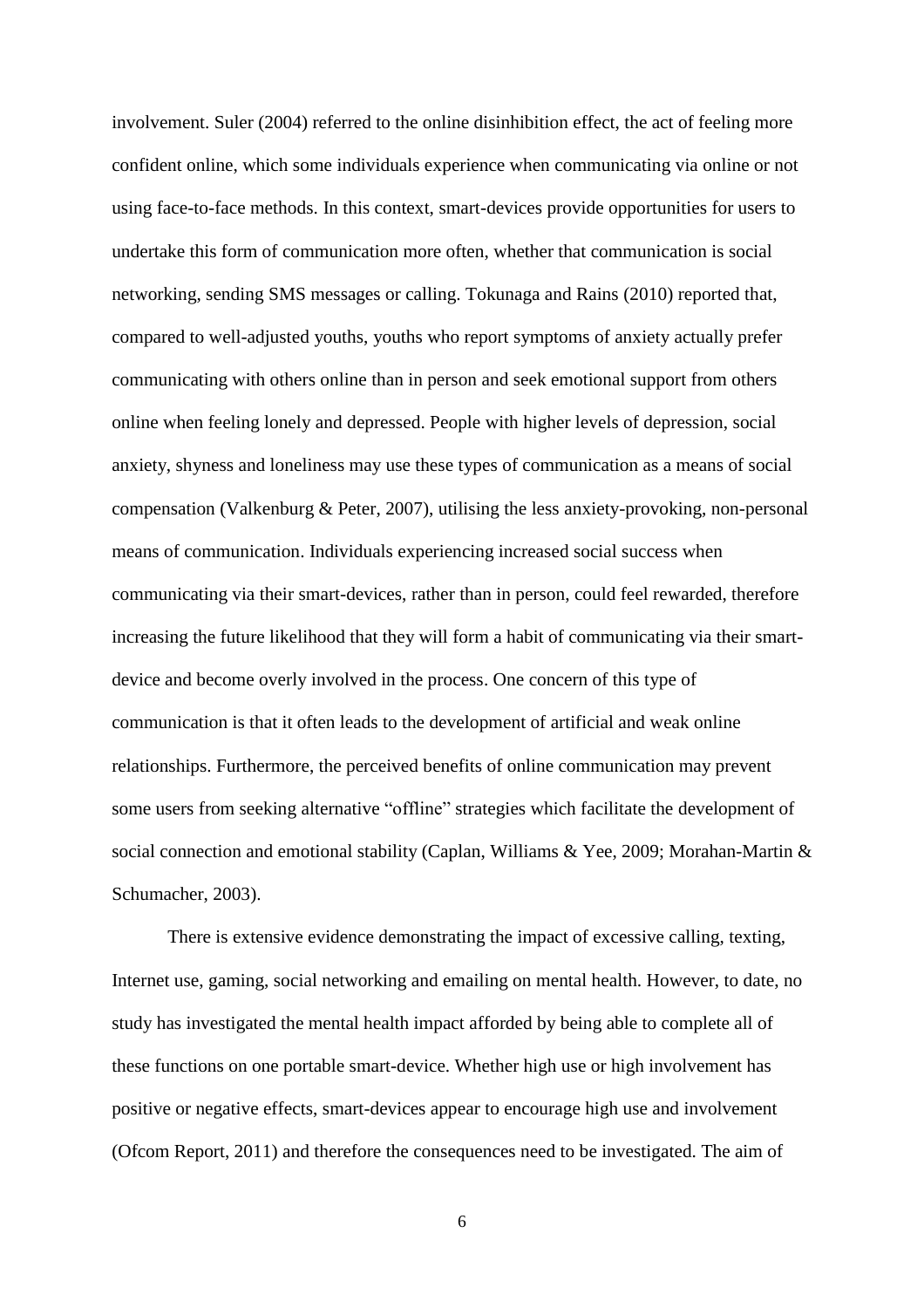this study is to examine the association between smart-device use, smart-device involvement and mental health. It is hypothesized that (1) higher smart-device use will predict poorer mental health; and (2) higher smart-device involvement will predict poorer mental health.

#### **Method**

## **Materials**

**Demographics and extent of smart-device use.** Participants completed an online survey comprised of demographic questions (age, gender and occupation), and questions concerning participants' smart-device use (call, text, email and application use). Call use scores were calculated by averaging responses to four questions concerning frequency of use, each measured on 5-point Likert scales. Text and email use scores were both calculated by averaging responses to four questions concerning frequency of use, each measured on 6-point Likert scales. Application use scores were calculated by averaging responses to 18 questions concerning frequency and length of use for six different purposes (information-seeking, awareness-seeking, organisational, social networking, gaming and media), each measured on 7-point Likert scales. Scores ranged from 1 to 5 for call use, from 1 to 6 for text and email use and from 1 to 7 for application use. In all instances, higher scores related to higher use. Finally, a smart-device use score was calculated by totalling the call, text, email and application use scores; scores therefore ranged from 4 to 24.

Participants also completed the following:

**Mobile Phone Involvement Questionnaire (MPIQ).** The MPIQ is an 8-item selfreport questionnaire relating to cognitive and behavioural associations to mobile phones (smart-devices in the context of this study) [\(Walsh et al., 2010\)](#page-20-0). The MPIQ includes items measuring withdrawal, cognitive and behaviour salience, euphoria, loss of control, relapse and reinstatement, conflict with other activities and interpersonal conflict. Responses were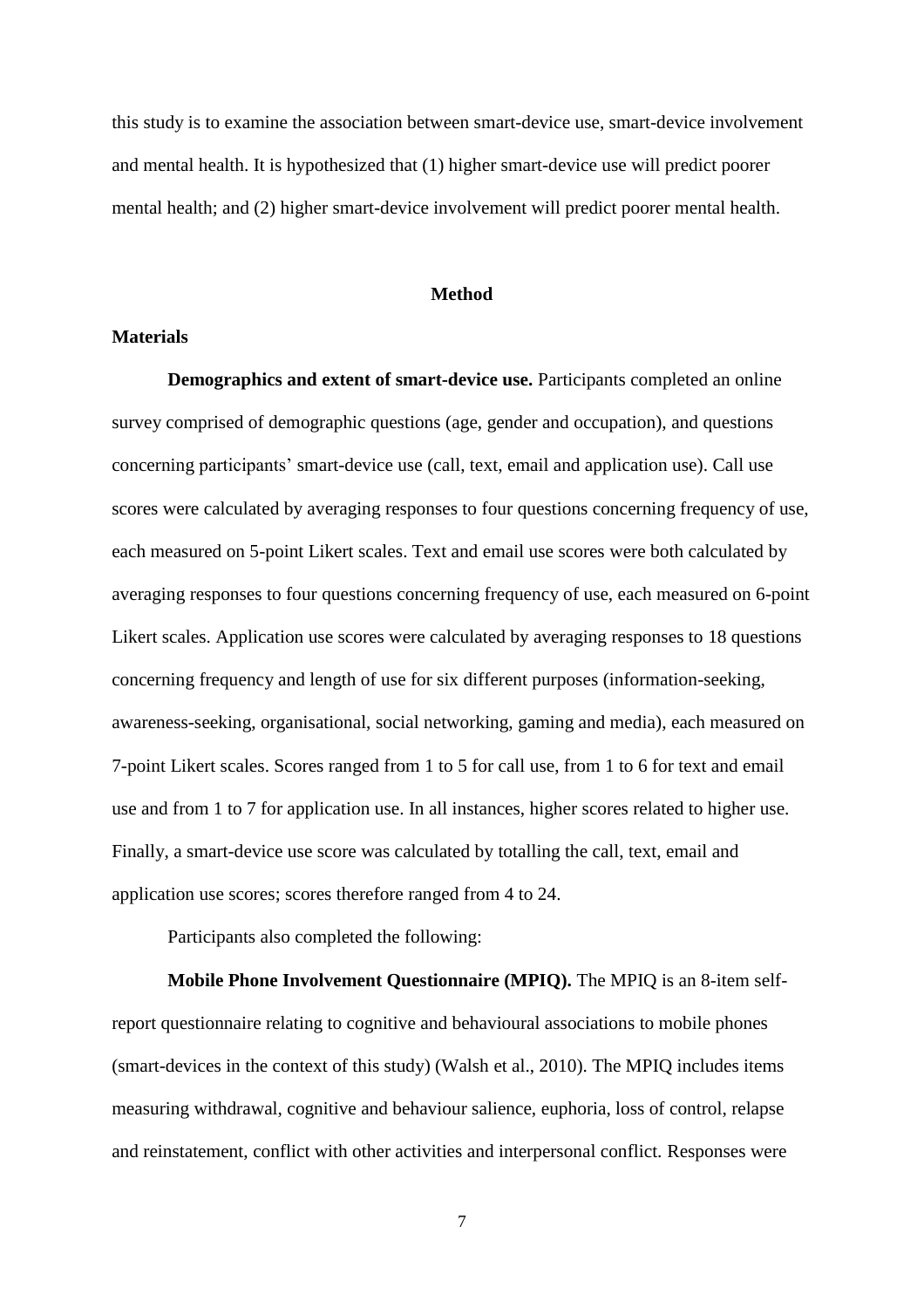provided using 7-point Likert scales ranging from 1 (strongly disagree) to 7 (strongly agree), where higher scores represented higher levels of involvement. A smart-device involvement score was then calculated by averaging participants' responses to the eight items ( $\alpha = .83$ ).

**Internet Addiction Test (IAT).** The IAT is a 20-item self-report scale designed by Young [\(1998\)](#page-20-2) based on the DSM IV diagnostic criteria for the concepts and behaviours exhibited by pathological gamblers. Items on the IAT reflect the typical behaviours of addiction in relation to the Internet. Responses were provided using 5-point Likert scales ranging from 1 (strongly disagree) to 5 (strongly agree), where higher scores represented higher levels of addiction. An Internet addition score was then calculated by totalling participants' responses to the 20 items; scores therefore ranged from 20 to 100 ( $\alpha$  = .90). This calculation enabled the Internet addiction score to be compared to the predetermined categories of severity of addiction to the Internet, which separate normal, moderate and severe levels of Internet addiction[\(Young, 1998\)](#page-20-2).

**Depression, Anxiety and Stress Scales (DASS-21).** The DASS-21 is a 21-item selfreport scale that consists of seven depression items, seven anxiety items and seven stress items [\(Lovibond & Lovibond, 1995\)](#page-18-7). Responses were provided using a 4-point Likert scale ranging from 0 (did not apply to me at all) to 3 (applied to me very much/most of the time). Responses to each subscale were totalled and multiplied by two to produce separate depression, anxiety and stress scores ranging from 0 to 42 ( $\alpha$  = .85 for the depression scale,  $\alpha$ = .77 for the anxiety scale and  $\alpha$  = .82 for the stress scale). This calculation enabled the depression, anxiety and stress scores to be compared to the predetermined categories of the DASS, which separate normal, mild, moderate, severe and extremely severe levels of depression, anxiety and stress.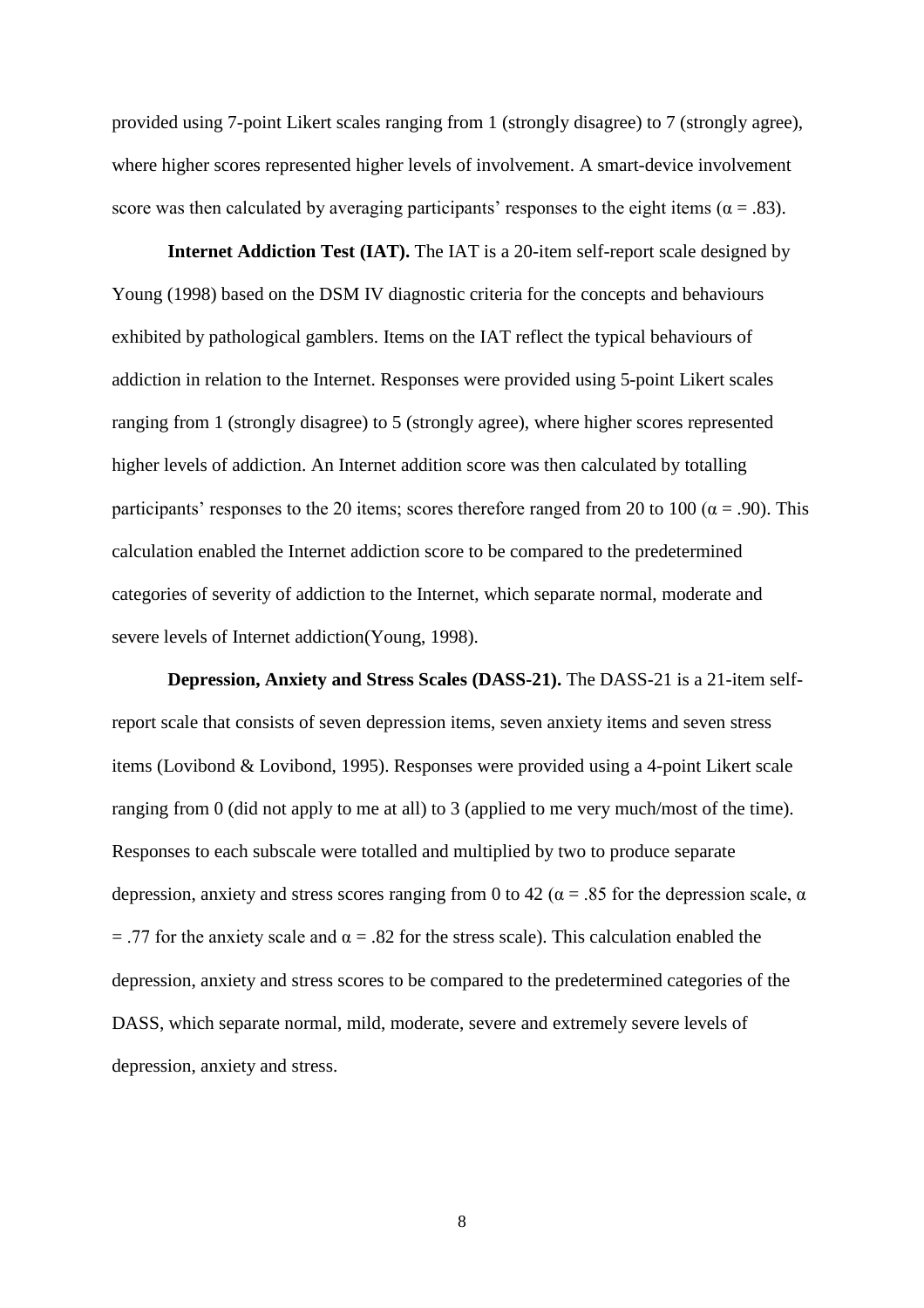#### **Procedure**

The survey was made available online using the Qualtrics research software. A link to the survey was distributed via numerous University and professional mailing lists and social network sites. Following the informed consent process, participants completed the survey. At the end of the survey, a debrief form informed participants about the nature of the study and provided the contact details of the researchers and external support agencies. No reward or incentive was offered for participation.

### **Participants**

The initial sample comprised 374 people, but 56 were excluded from the study because they did not complete the survey, representing a completion rate of 85.0%. A further 44 people were excluded from the study because their mobile phone was not a smart-device. The final sample comprised 274 people (25.2% men and 74.8% women) with an average age of 27.24 years  $(SD = 12.09$ , ranging from 16 to 59). The majority of participants were students (186, 67.9%), or employed in professional (56, 20.4%) or managerial (22, 8.0%) positions. The remaining participants were employed in skilled non-manual positions, unemployed or retired (10, 3.7%).

#### **Results**

The mean smart-device use score was  $8.99$  (*SD* = 2.33, ranging from 4.44 to 17.81). The mean smart-device involvement score was  $3.82$  (*SD* = 1.16, ranging from 1.13 to 6.88). Finally, the mean Internet addiction score was  $43.12$  (*SD* = 11.76, ranging from 21 to 87). The predetermined categories of severity of addiction to the Internet (Young, 1998) indicate that a score of 20 to 49 represents normal (i.e., not addicted to the Internet), while 50 to 79 represents moderate addiction, and a score of 80 to 100 represents severe addiction. It is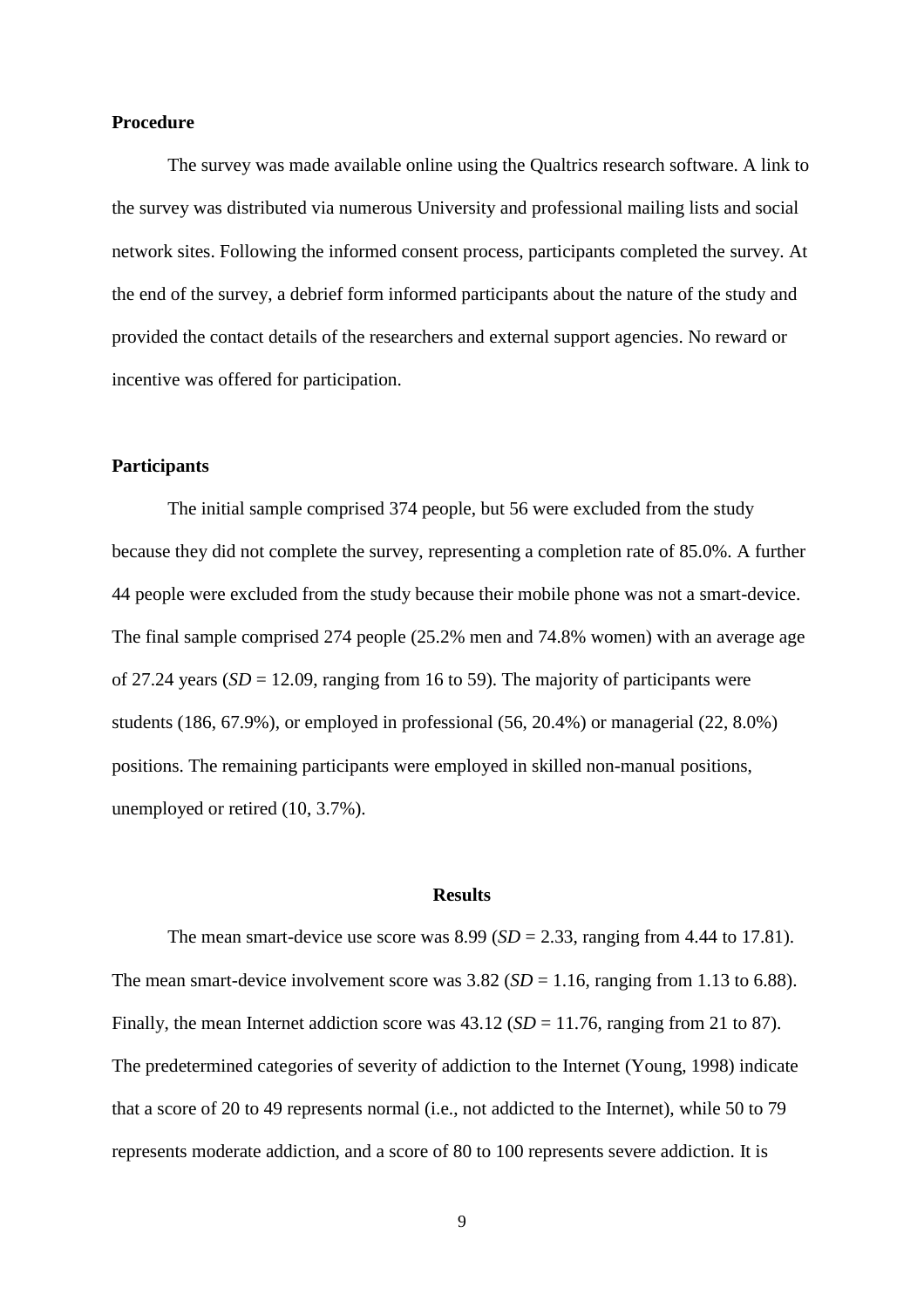apparent therefore that the average participant experienced a 'normal' level of Internet addiction, although notably at the higher end of 'normal'. When Pearson correlations were performed for smart-device use, smart device involvement and Internet addiction, significant positive correlations were found between smart-device use and smart-device involvement, *r* = .28,  $p < .001$ , and between smart-device involvement and Internet addiction,  $r = .35$ ,  $p < .001$ . However, smart-device use was not associated with Internet addiction.

### **Depression**

The mean depression score was  $6.12$  (*SD* = 6.51, ranging from 0 to 30) indicating that the average participant experienced a 'normal' level of depression. The predetermined categories indicate that a score of 0 to 9 represents a normal level of depression while a score of 28+ represents an extremely severe level of depression (Lovibond & Lovibond, 1995). Pearson correlations and a t-test analysis were performed to determine whether participants' smart-device use, smart-device involvement, Internet addiction, gender and/or age were associated with levels of depression.

Smart-device use was not associated with levels of depression, although there was a significant negative correlation for call use,  $r = -13$ ,  $p = .033$ . In addition, there was a significant positive correlation for smart-device involvement,  $r = .24$ ,  $p < .001$ ; a significant positive correlation for Internet addiction,  $r = .37$ ,  $p < .001$ ; and a significant negative correlation for age,  $r = -0.20$ ,  $p = 0.001$ . Gender did not significantly influence levels of depression.

Multiple hierarchical regression (MHR) was then used to assess the ability of smartdevice use and smart-device involvement to predict levels of depression, having controlled for the influence of Internet addiction and age. Gender did not influence levels of depression and therefore was not controlled for (see Table 1).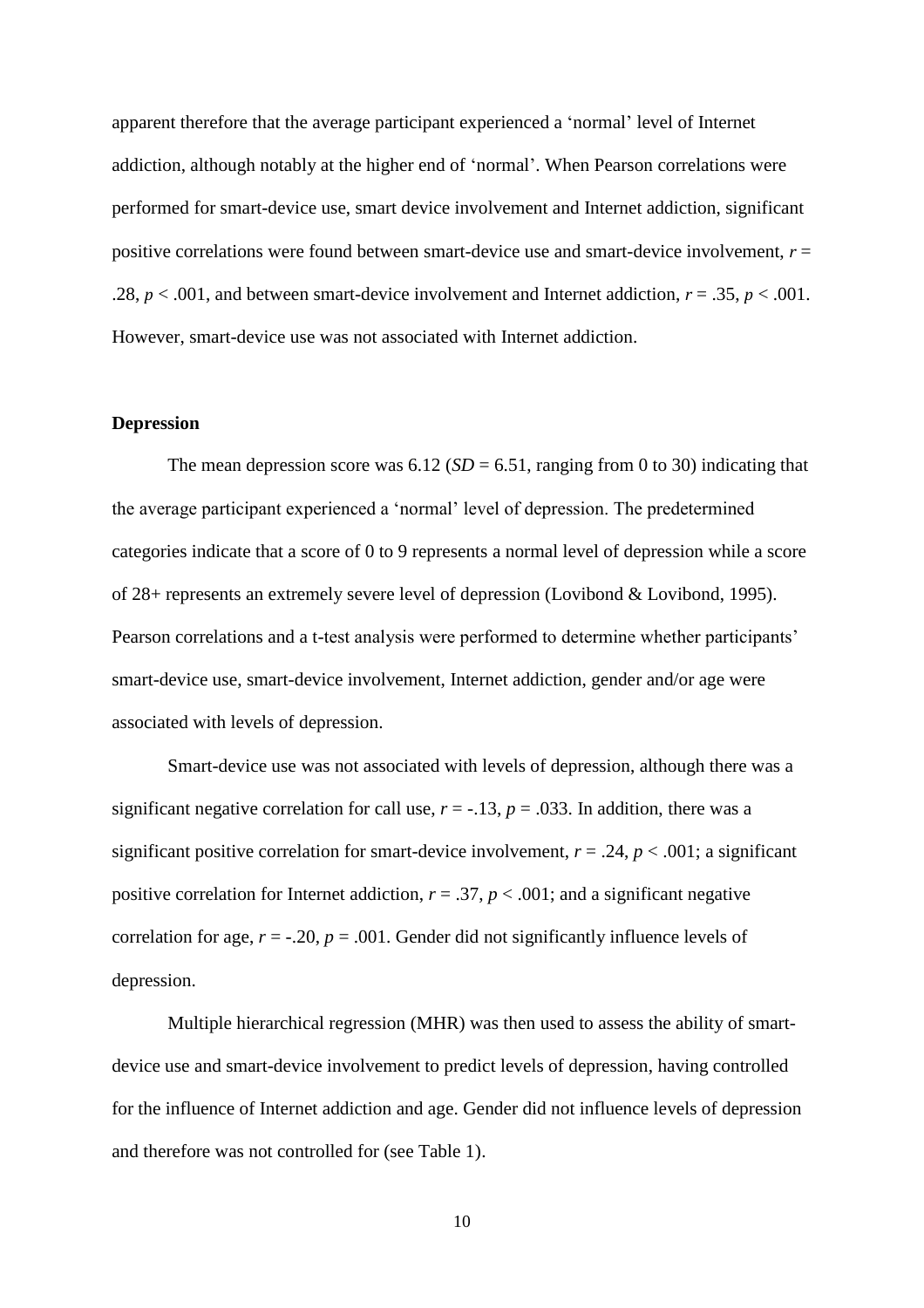#### --- Table 1 about here ---

Internet addiction and age were entered at Step 1, and explained 15.1% of the variance in levels of depression,  $F(2, 271) = 24.05$ ,  $p < .001$ . In Step 2, smart-device use and smart-device involvement were entered, with the model as a whole now explaining 17.0% of the variance,  $F(4, 269) = 13.82$ ,  $p < .001$ . Entering smart-device use and smart-device involvement into the model explained an additional 1.9% of the variance in levels of depression after controlling for Internet addiction and age. This change was significant, *R* 2 change = .020, *F* change  $(2, 269) = 3.20$ ,  $p = .042$ . In the final model only Internet addiction and smart-device involvement significantly contributed to the seen variance in levels of depression; smart-device use did not.

### **Anxiety**

The mean anxiety score was  $4.75$  ( $SD = 5.78$ , ranging from 0 to 34) indicating that the average participant experienced a 'normal' level of anxiety. The predetermined categories indicate that a score of 0 to 7 represents a normal level of anxiety while a score of 20+ represents an extremely severe level of anxiety (Lovibond & Lovibond, 1995). Pearson correlations and a t-test analysis were performed to determine whether participants' smartdevice use, smart-device involvement, Internet addiction, gender and/or age were associated with their levels of anxiety.

Smart-device use was not associated with levels of anxiety, although there was a positive correlation with text use,  $r = .19$ ,  $p = .001$ . There were also significant positive correlations for smart-device involvement,  $r = .24$ ,  $p < .001$ , and Internet addiction,  $r = .31$ ,  $p = .001$ < .001 as well as a significant negative correlation for age, *r* = -.26, *p* < .001. Gender did not significantly influence levels of anxiety.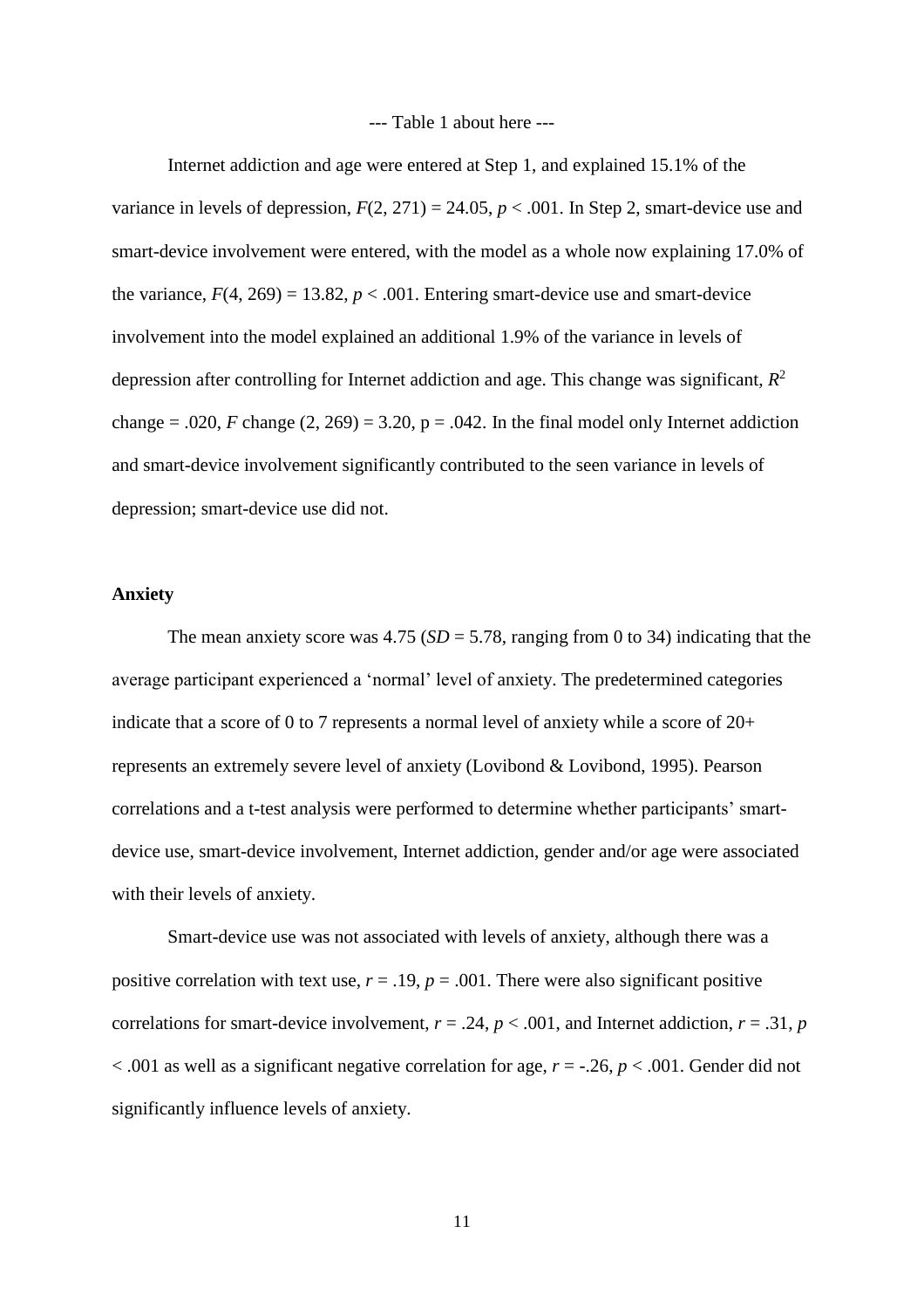MHR was then used to assess the ability of smart-device use and smart-device involvement to predict anxiety, having controlled for the influence of Internet addiction and age (see Table 2).

--- Table 2 about here ---

Internet addiction and age were entered at Step 1, and explained 13.3% of the variance in levels of anxiety,  $F(2, 271) = 20.87$ ,  $p < .001$ . In Step 2, smart-device use and smart-device involvement were entered, with the model as a whole now explaining 14.9% of the variance,  $F(4, 269) = 11.80$ ,  $p < .001$ . Entering smart-device use and smart-device involvement into the model explained an additional 1.6% of the variance in levels of anxiety after controlling for Internet addiction and age. This change was non-significant,  $R^2$  change = .016, *F* change  $(2, 269) = 2.50$ ,  $p = .084$ .

### **Stress**

Finally, the mean stress score was  $10.16$  (*SD* = 7.49, ranging from 0 to 38) indicating that the average participant experienced a 'normal' level of stress. The predetermined categories indicate that a score of 0 to 14 represents a normal level of stress while a score of 34+ represents an extremely severe level of stress (Lovibond & Lovibond, 1995). Pearson correlations and a t-test were performed to determine whether participants' smart-device use, smart-device involvement, Internet addiction scores, gender and/or age were associated with their levels of stress.

Smart-device use was not associated with levels of stress,  $r = .110$ ,  $p = .050$ ; nor were call, text email or application use. However, there were significant positive correlations for smart-device involvement and Internet addiction,  $r = .27$ ,  $p < .001$ , and  $r = .25$ ,  $p < .001$ respectively. Finally, gender significantly influenced levels of stress, with women being more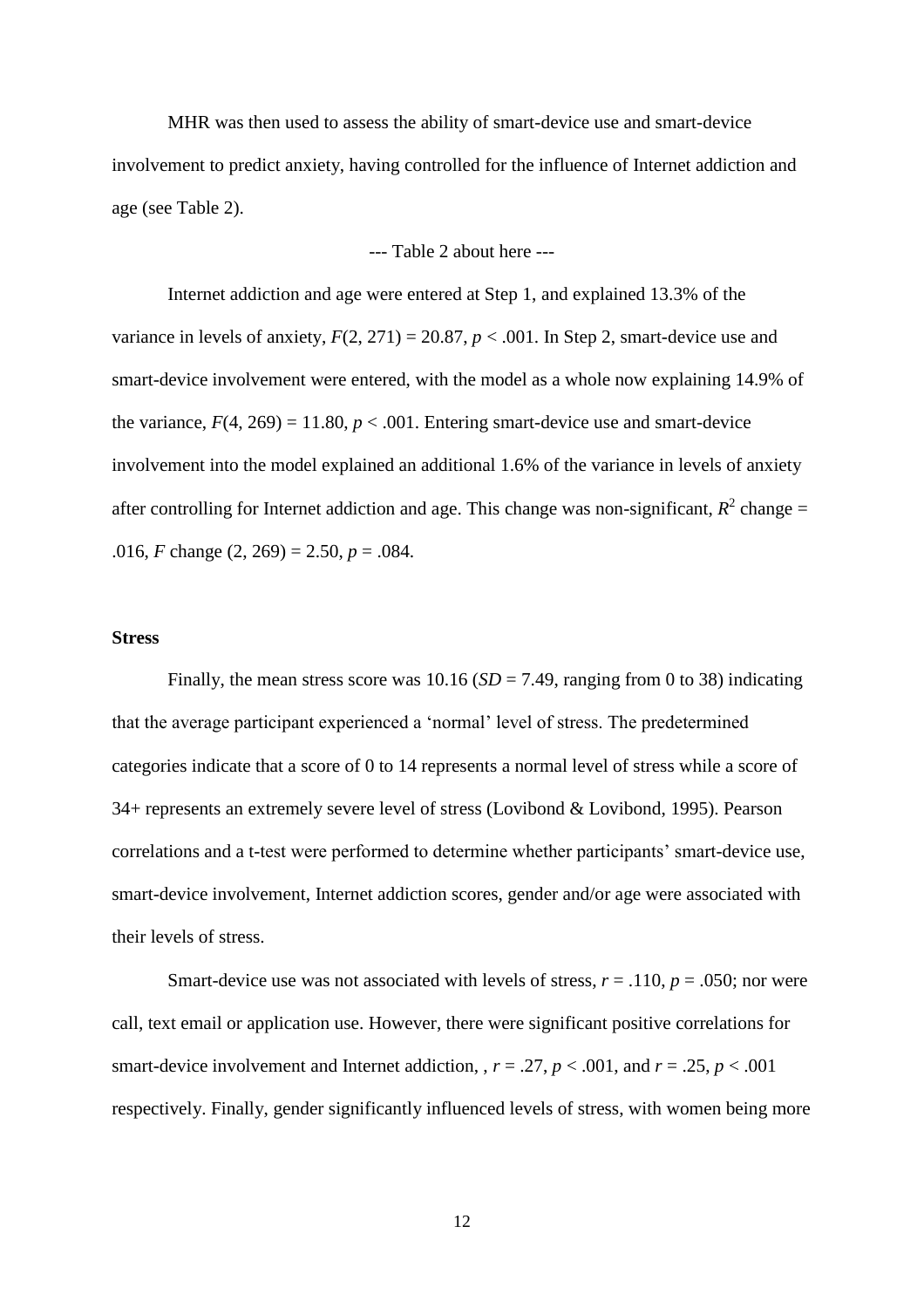stressed than their male counterparts,  $t(272) = 2.34$ ,  $p = .020$ . Age was not significantly associated with levels of stress.

MHR was then used to assess the ability of smart-device use and smart-device involvement to predict stress, having controlled for the influence of Internet addiction and gender (see Table 3).

## --- Table 3 about here ---

Internet addiction and gender were entered at Step 1, and explained 9.3% of the variance in levels of stress,  $F(2, 271) = 13.96$ ,  $p < .001$ . In Step 2, smart-device use and smart-device involvement were entered, with the model as a whole now explaining 13.5% of the variance,  $F(4, 269) = 10.50$ ,  $p < .001$ . Entering smart-device use and smart-device involvement into the model explained an additional 4.2% of the variance in levels of stress after controlling for Internet addiction and gender. This change was significant,  $R^2$  change = .042, *F* change  $(2, 269) = 6.48$ ,  $p = .002$ . In the final model, Internet addiction, gender and smart-device involvement significantly contributed to the seen variance in levels of stress; smart-device use did not.

## **Discussion**

Smart-devices have increased dramatically in popularity over the past five years but much remains to be understood about the impact these devices have on mental health. This study investigated the influence of smart-devices on users' mental health, specifically smartdevice use and smart-device involvement. This study is the first to examine the association between smart-devices and mental health, specifically depression, anxiety and stress. Despite evidence from the previous literature suggesting that gaming, Internet browsing, social networking, calling and texting, when performed in excess individually (i.e., not on a smartdevice) are linked to depression, anxiety and stress, smart-device use (i.e., total use of all of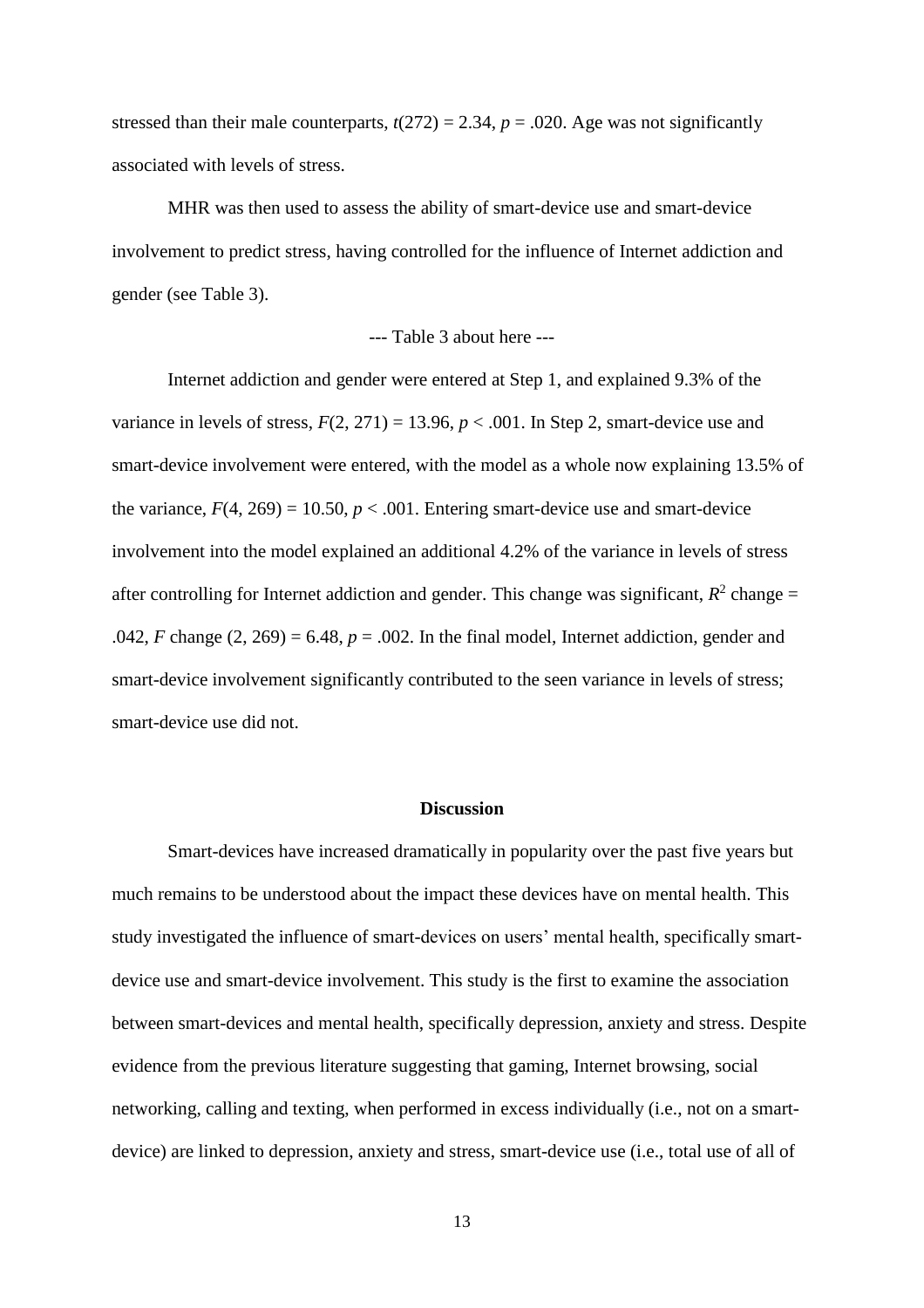these functions) did not predict levels of depression, anxiety or stress. Therefore, hypothesis 1, which stated that higher smart-device use would predict poorer mental health was not supported. Smart-device involvement (i.e., the cognitive aspects underlying smart-device use) predicted levels of depression and stress, but not anxiety. Consequently hypothesis 2, which stated that higher smart-device involvement would predict poorer mental health, was partially supported.

It has become clear from the present research that for smart-devices, use is different from involvement and it presents different risks to wellbeing. Turel, Serenko and Bontis [\(2011\)](#page-20-7) stated that conducting an activity at the expense of other necessary activities is a prerequisite for addiction. Turel and Serenko [\(2010\)](#page-20-8) suggest that addictive or problematic usage patterns may lead to a range of negative consequences including depression, mood alteration, loneliness, social isolation and stress. The MPIQ, used as a measure of smart-device involvement in the present research, is based on the addiction literature [\(Walsh et al., 2010\)](#page-20-0) and was found to be associated with depression and stress. This finding is in line with the general addiction literature. The rewards afforded by smart-devices could lead to checking habits and compulsive use [\(Oulasvirta, Rattenbury, Ma & Raita, 2011\)](#page-19-8), types of use that may not be picked up by general use questionnaires due to the largely unconscious and short duration of the activity but are captured by the measure of involvement.

More longitudinal research is required to understand the order of causality for the relationship between smart-device involvement, depression and stress. For depression and stress, it is likely that individuals more prone to stress or in more stressful situations seek their smart-devices as a means of managing their stressful lives. Previous research has found that being constantly connected is no longer seen as work obsession and that individuals are keeping connected as a way of maintaining a sense of calm and control in their work lives during their personal time [\(Karlson, Meyers, Jacobs, Johns & Kane, 2009\)](#page-17-6). However, the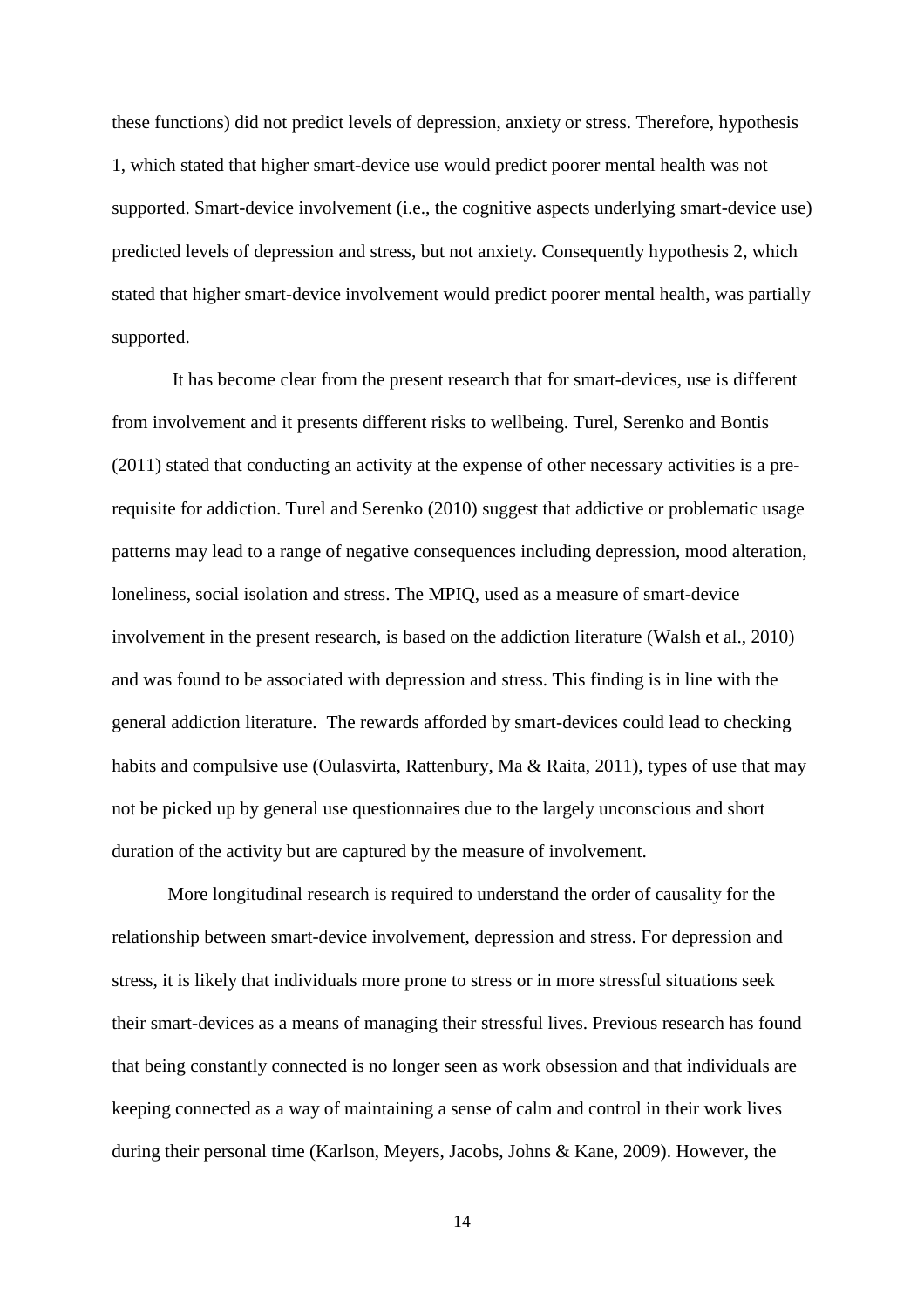more an individual comes to depend on their smart-device as a way of keeping on top of depression and stress, the more cognitively and behaviourally involved they will become. It is also likely that being highly involved further increases depression and stress, as previous research has found that the greatest contribution to depression, stress and sleep disturbances is the perceived expectation that individuals should be available around the clock [\(Thomee et](#page-19-1)  [al., 2010;](#page-19-1) [Thomee et al., 2011\)](#page-19-2).

The results for text use with regard to anxiety appear to fit in with Valkenburg and Peter's (2007) theory of social compensation. Text messaging allows for the majority of the advantages that online communication affords for individuals seeking or engaging in online disinhibition such as invisibility, minimal or no eye-contact and asynchronicity in communication, meaning there is less requirement to deal with people's reactions in real time [\(Lapidot-Lefler & Barak, 2011;](#page-18-8) [Suler, 2004\)](#page-19-6). In the present study it was found that sending more text messages on a smart-device significantly predicted higher levels of anxiety whereas number of calls did not. It could be argued that texting is less personal and provides less anxiety provoking opportunities than calling and is thus a more attractive means of communication for the socially anxious. By utilising this function and perhaps gaining more social success from texting than they would by calling, individuals may develop habits that increase their involvement. As Lu et al. [\(2011\)](#page-18-2) suggested, the development of habits could form a cycle whereby anxious people who are socially rewarded by using their smart-devices become more anxious as they worry about receiving replies to interactions via their smartdevices – thus increasing their involvement with their devices.

The finding that smart-device involvement is linked to depression and stress has important policy and public health implications. People need to be made aware of the potential mental health related consequences of over involvement with technology/smartdevices and possible early warning signs that they are developing habits, which have been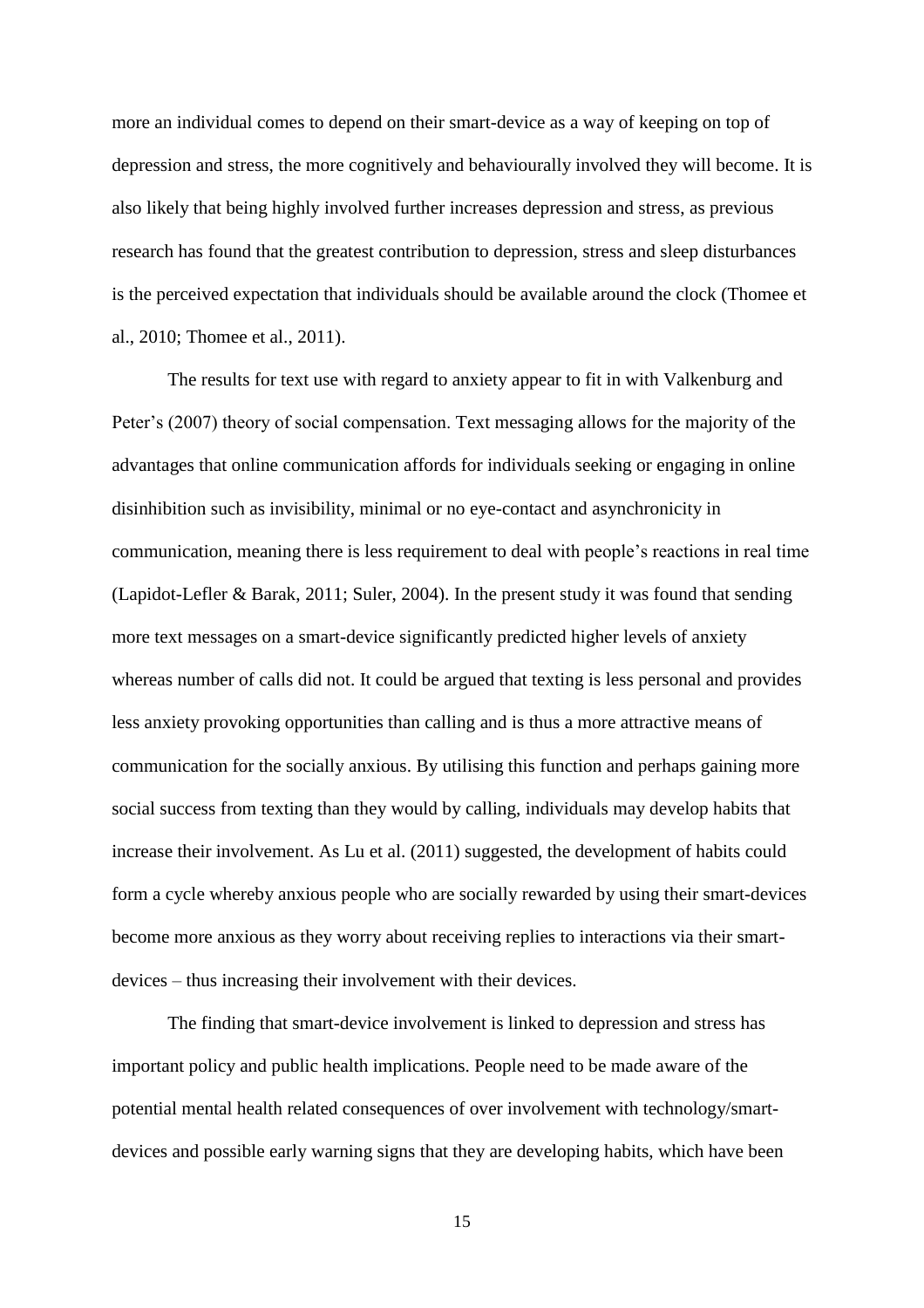linked to addiction. An application for all new smart-devices designed to educate users about the implications of over involvement could go some way to reducing the development of habitual and compulsive use. If a cyber-education programme is to be devised, it needs to be targeted and implemented to a very young audience. Twenty percent of children aged 6 to 11 years own a mobile phone of some description and 47% of the top 100 applications on iTunes are aimed at children, an interesting trend considering children are not the primary market for smart-devices [\(Gutnick, Bernstein & Levine, 2011\)](#page-17-7).

Naturally, the present study is not without its limitations. Firstly depression, anxiety and stress are co-morbid symptoms and an increase in one is likely to lead to an increase in another. Although previous research has demonstrated that the DASS measures three distinct mental health variables, it is probable that feelings of depression will lead to feelings of stress and visa versa. Another limitation of the present research is the requirement for retrospective reports of activity and the possibility for individuals to over or under estimate. For example, it has been found that people tend to underestimate the amount of time they use their mobile phones compared to their actual call records [\(Cohen & Lemish, 2003\)](#page-17-8). This limitation could potentially provide accuracy issues for the present research, which relied on retrospective accounts of individual use. However, Cohen and Lemish found that people were more accurate at recalling the number of times per day that they used their mobile phones and thus it is likely that the questions relating to frequency in this research, which required number of times per day, were more accurate than a general estimation of length of use. Despite there being a number of established and validated measures relating to mobile phone use and addiction, at the time of writing there are no measures specifically related to smart-devices. It is important therefore that measures are developed to evaluate smart-device use and adapted from mobile phone measures to test for involvement. Despite removing participants whose primary device was not a smart-device from the sample, therefore ensuring that the MPIQ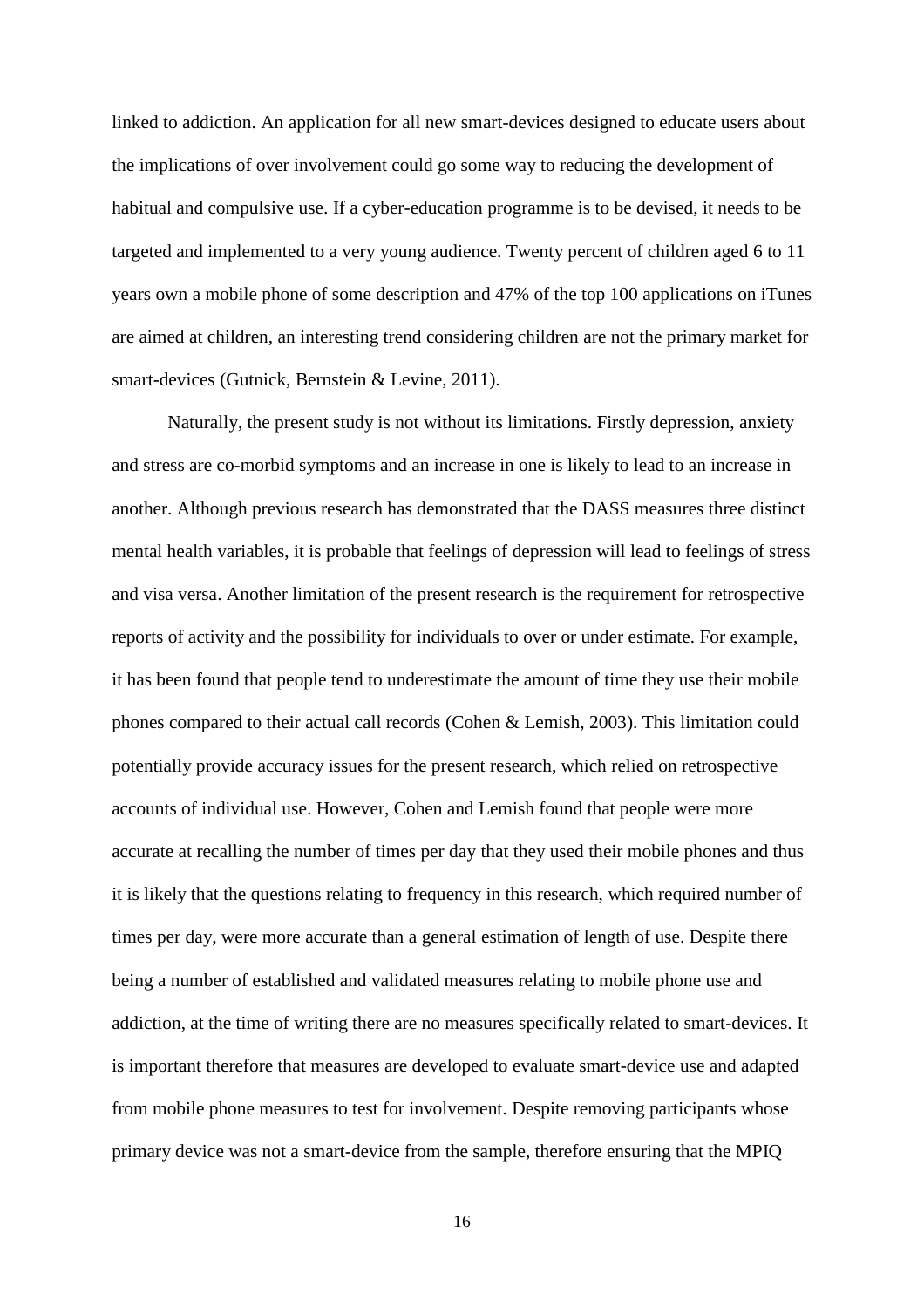was specifically used to measure smart-device involvement, it is possible that using the MPIQ to measure smart-device involvement could have reduced its validity. Finally the vast majority of the participants were recruited from the UK, and therefore further replication with other countries would be desirable to ensure the generalizability of the results.

## **Conclusion**

Overall, this study investigated the association between smart-device use, smartdevice involvement and mental health. It was found that smart-device involvement, but not use, was predictive of depression and stress, suggesting that it is the nature of use rather than the extent of use that matters. Whilst the development of mobile technology has numerous benefits, it is vital to understand the costs of becoming overly involved with a technology that is increasing in popularity and allows for use anytime and anywhere. It is important that research continues to advance knowledge in this area and develops ways in which people can benefit from the huge advances in mobile technology without suffering any negative effects.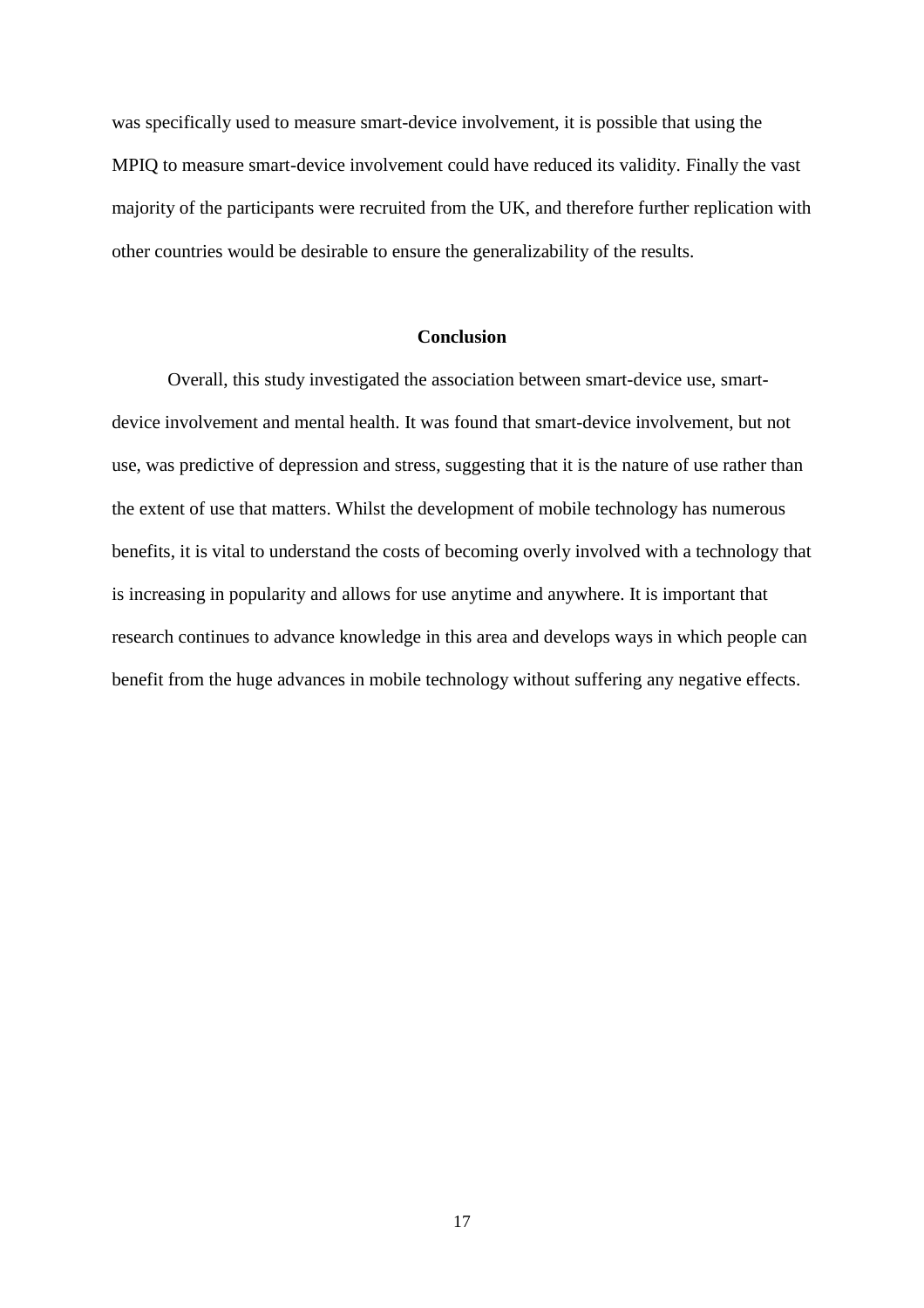#### **References**

- <span id="page-17-5"></span>Caplan, S., Williams, D., & Yee, N. (2009). Problematic internet use and psychosocial wellbeing among mmo players. *Computers in Human Behavior*, *25*(6), 1312-1319.
- <span id="page-17-1"></span>Cash, H., Rae, C. D., Steel, A. H., & Winkler, A. (2012). Internet addiction: A brief summary of research and practice. *Current Psychiatry Reviews*, *8*(4), 292.
- <span id="page-17-8"></span>Cohen, A. A., & Lemish, D. (2003). Real time and recall measures of mobile phone use: Some methodological concerns and empirical applications. *New media & society*, *5*(2), 167.
- <span id="page-17-7"></span>Gutnick, A. L., Bernstein, L., & Levine, M. H. (2011). *Always connected: The new digital media habits of young children*. New York: The Joan Ganz Cooney Center at Sesame Workshop.
- <span id="page-17-0"></span>Jenaro, C., Flores, N., Gomez-Vela, M., Gonzalez-Gil, F., & Caballo, C. (2007). Problematic internet and cell-phone use: Psychological, behavioral, and health correlates. *Addiction Research & Theory*, *15*(3), 309-320.
- <span id="page-17-6"></span>Karlson, A., Meyers, B., Jacobs, A., Johns, P., & Kane, S. (2009). Working overtime: Patterns of smartphone and pc usage in the day of an information worker. *Pervasive Computing*, 398-405.
- <span id="page-17-3"></span>King, D. L., & Delfabbro, P. H. (2013). Issues for dsm-5: Video-gaming disorder? *Australian and New Zealand Journal of Psychiatry*, *47*(1), 20-22.
- <span id="page-17-2"></span>Ko, C. H., Yen, J. Y., Chen, C. S., Yeh, Y. C., & Yen, C. F. (2009). Predictive values of psychiatric symptoms for internet addiction in adolescents: A 2-year prospective study. *Archives of Pediatrics and Adolescent Medicine*, *163*(10), 937.
- <span id="page-17-4"></span>Kwon, J.-H., Chung, C.-S., & Lee, J. (2011). The effects of escape from self and interpersonal relationship on the pathological use of internet games. *Community Mental Health Journal*, *47*(1), 113-121.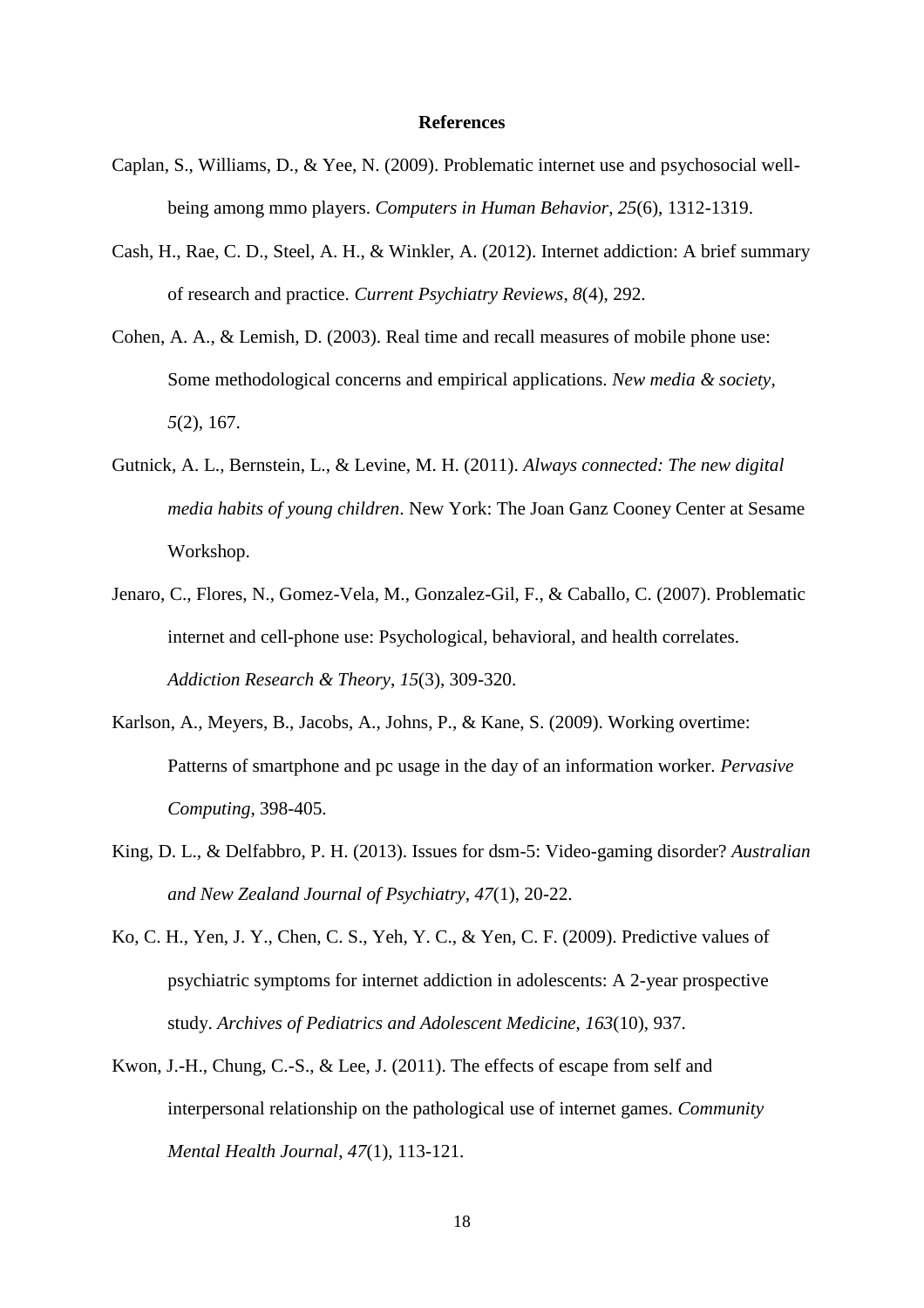- <span id="page-18-3"></span>Lam, L. T., & Peng, Z.-W. (2010). Effect of pathological use of the internet on adolescent mental health: A prospective study. *Archives of Pediatrics and Adolescents Medicine*, *164*(10), 901-906.
- <span id="page-18-8"></span>Lapidot-Lefler, N., & Barak, A. (2011). Effects of anonymity, invisibility, and lack of eyecontact on toxic online disinhibition. *Computers in Human Behavior*, *1*, 102-115.
- <span id="page-18-1"></span>Lesonsky, R. (2011). Survey says: The call is coming from the bathroom. Retrieved 13th Nov, 2011, from [http://smallbusiness.aol.com/2011/04/07/survey-says-the-call-is](http://smallbusiness.aol.com/2011/04/07/survey-says-the-call-is-coming-from-inside-the-bathroom/)[coming-from-inside-the-bathroom/](http://smallbusiness.aol.com/2011/04/07/survey-says-the-call-is-coming-from-inside-the-bathroom/)
- <span id="page-18-7"></span>Lovibond, P. F., & Lovibond, S. H. (1995). The structure of negative emotional states: Comparison of the depression anxiety stress scales (dass) with the beck depression and anxiety inventories. *Behaviour Research and Therapy*, *33*(3), 335-343.
- <span id="page-18-2"></span>Lu, X., Watanabe, J., Liu, Q., Uji, M., Shono, M., & Kitamura, T. (2011). Internet and mobile phone text-messaging dependency: Factor structure and correlation with dysphoric mood among japanese adults. *Computers in Human Behavior*, *27*(5), 1702- 1709.
- <span id="page-18-6"></span>Morahan-Martin, J., & Schumacher, P. (2003). Loneliness and social uses of the internet. *Computers in Human Behavior*, *19*(6), 659-671.
- <span id="page-18-4"></span>Morrison, C. M., & Gore, H. (2010). The relationship between excessive internet use and depression: A questionnaire-based study of 1,319 young people and adults. *Psychopathology*, *43*(2), 121-126.
- <span id="page-18-5"></span>Neal, D. T., Wood, W., & Quinn, J. M. (2006). Habits - a repeat performance. *Current Directions in Psychological Science*, *15*(4), 198.
- <span id="page-18-0"></span>Ofcom Report. (2011). A nation addicted to smartphones. Retrieved 4th Aug, 2011, from [http://consumers.ofcom.org.uk/2011/08/a-nation-addicted-to-](http://consumers.ofcom.org.uk/2011/08/a-nation-addicted-to-smartphones/?utm_source=Twitter&utm_medium=Tweet&utm_campaign=CMR2011cons)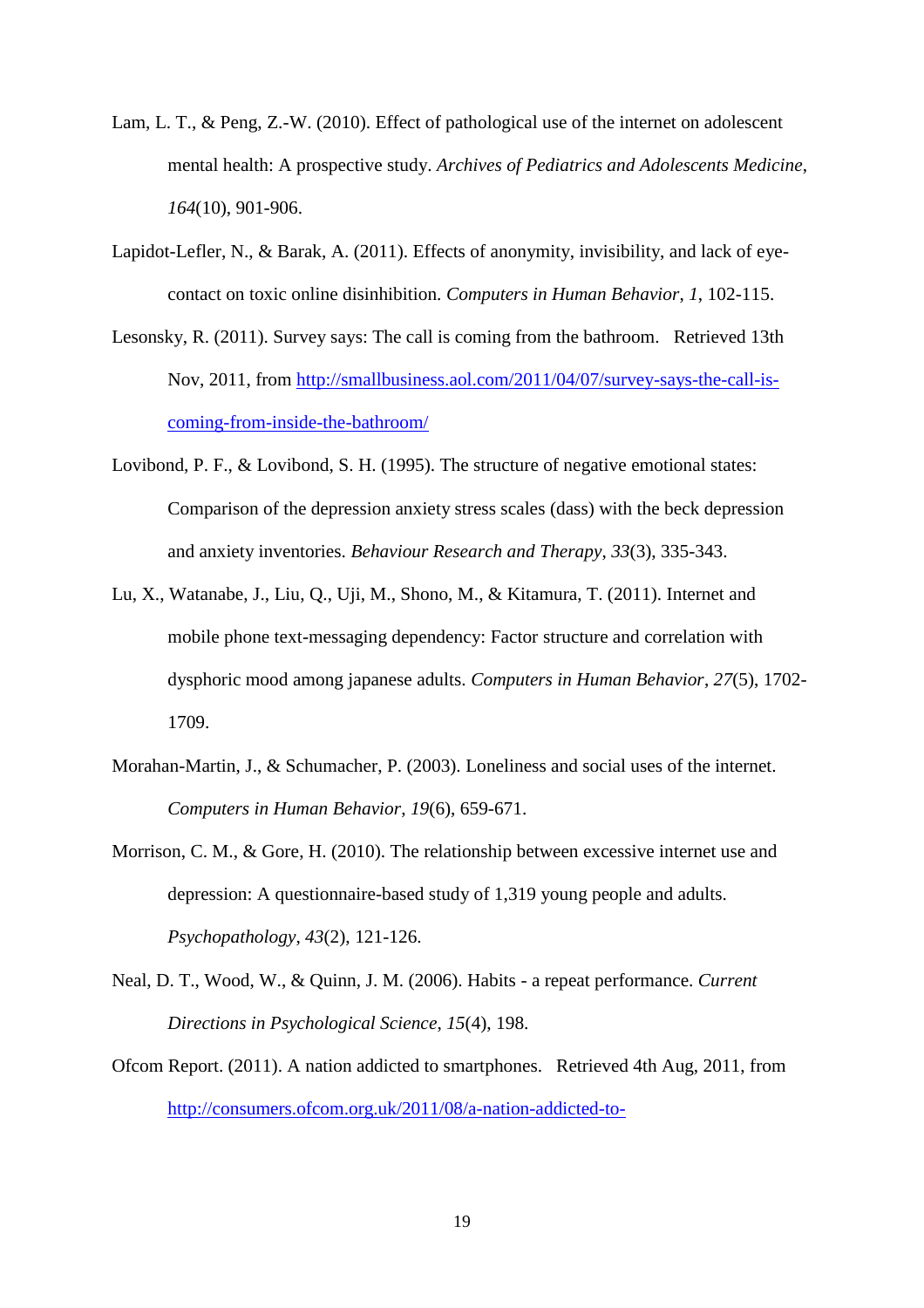[smartphones/?utm\\_source=Twitter&utm\\_medium=Tweet&utm\\_campaign=CMR201](http://consumers.ofcom.org.uk/2011/08/a-nation-addicted-to-smartphones/?utm_source=Twitter&utm_medium=Tweet&utm_campaign=CMR2011cons) [1cons](http://consumers.ofcom.org.uk/2011/08/a-nation-addicted-to-smartphones/?utm_source=Twitter&utm_medium=Tweet&utm_campaign=CMR2011cons)

- <span id="page-19-8"></span>Oulasvirta, A., Rattenbury, T., Ma, L., & Raita, E. (2011). Habits make smartphone use more pervasive. *Personal and Ubiquitous Computing*, 1-10.
- <span id="page-19-5"></span>Oulasvirta, A., Rattenbury, T., Ma, L., & Raita, E. (2012). Habits make smartphone use more pervasive. *Personal and Ubiquitous Computing*, *16*(1), 105-114.
- <span id="page-19-0"></span>Strassberg, D. S., McKinnon, R. K., Sustaita, M. A., & Rullo, J. (2013). Sexting by high school students: An exploratory and descriptive study. *Archives of sexual behavior*, *42*(1), 15-21.
- <span id="page-19-6"></span>Suler, J. (2004). The online disinhibition effect. *CyberPsychology & Behavior*, *7*(3), 321-326.
- <span id="page-19-4"></span>Tarafdar, M., Gupta, A., & Turel, O. (2013). The dark side of information technology use. *Information Systems Journal*, *23*, 269-275.
- <span id="page-19-1"></span>Thomee, S., Dellve, L., Harenstam, A., & Hagberg, M. (2010). Perceived connections between information and communication technology use and mental symptoms among young adults - a qualitative study. *Bmc Public Health*, *10*(1), 66.
- <span id="page-19-2"></span>Thomee, S., Harenstam, A., & Hagberg, M. (2011). Mobile phone use and stress, sleep disturbances, and symptoms of depression among young adults - a prospective cohort study. *Bmc Public Health*, *11*.
- <span id="page-19-7"></span>Tokunaga, R. S., & Rains, S. A. (2010). An evaluation of two characterizations of the relationships between problematic internet use, time spent using the internet, and psychosocial problems. *Human Communication Research*, *36*(4), 512-545.
- <span id="page-19-3"></span>Tonioni, F., D'Alessandris, L., Lai, C., Martinelli, D., Corvino, S., Vasale, M. et al. (2012). Internet addiction: Hours spent online, behaviors and psychological symptoms. *General Hospital Psychiatry*, *34*(1), 80-87.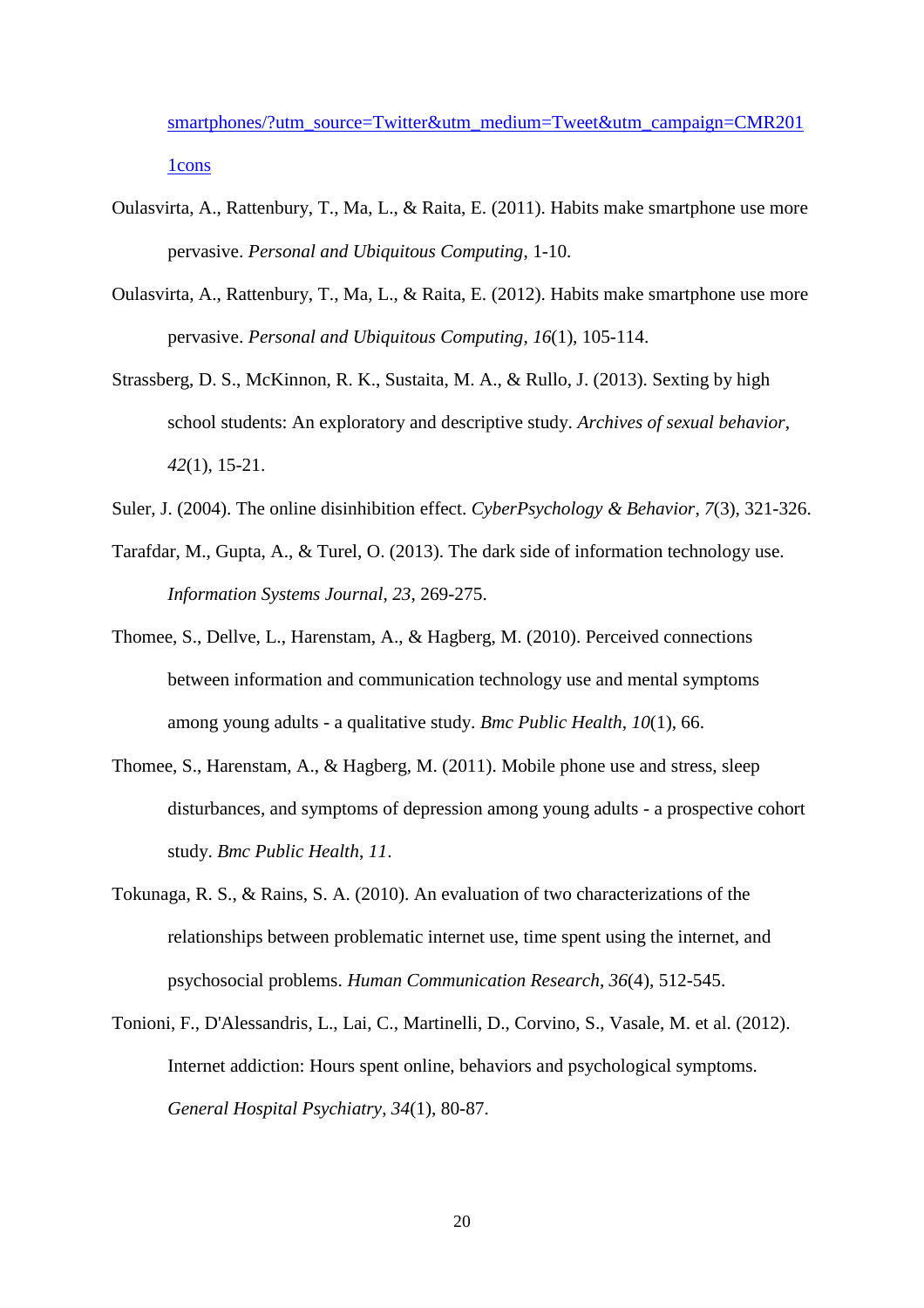- <span id="page-20-8"></span>Turel, O., & Serenko, A. (2010). Is mobile email addiction overlooked? *Communications of the ACM*, *53*(5), 41-43.
- <span id="page-20-5"></span>Turel, O., & Serenko, A. (2012). The benefits and dangers of enjoyment with social networking websites. *European Journal of Information Systems*, *21*(5), 512-528.
- <span id="page-20-7"></span>Turel, O., Serenko, A., & Bontis, N. (2011). Family and work-related consequences of addiction to organizational pervasive technologies. *Information & Management*, *48*(2- 3), 88-95.
- <span id="page-20-6"></span>Valkenburg, P. M., & Peter, J. (2007). Preadolescents' and adolescents' online communication and their closeness to friends. *Developmental Psychology*, *43*(2), 267.
- <span id="page-20-3"></span>van Rooij, A. J., Schoenmakers, T. M., Vermulst, A. A., van den Eijnden, R. J., & van de Mheen, D. (2011). Online video game addiction: Identification of addicted adolescent gamers. *Addiction*, *106*(1), 205-212.
- <span id="page-20-0"></span>Walsh, S. P., White, K. M., & Young, R. M. (2010). Needing to connect: The effect of self and others on young people's involvement with their mobile phones. *Australian Journal of Psychology*, *62*(4), 194-203.
- <span id="page-20-4"></span>Yang, S. C., & Tung, C. J. (2007). Comparison of internet addicts and non-addicts in taiwanese high school. *Computers in Human Behavior*, *23*(1), 79-96.
- <span id="page-20-1"></span>Yen, C. F., Tang, T. C., Yen, J. Y., Lin, H. C., Huang, C. F., Liu, S. C. et al. (2009). Symptoms of problematic cellular phone use, functional impairment and its association with depression among adolescents in southern taiwan. *Journal of Adolescence*, *32*(4), 863-873.
- <span id="page-20-2"></span>Young, K. S. (1998). Internet addiction: The emergence of a new clinical disorder. *CyberPsychology & Behavior*, *1*(3), 237-244.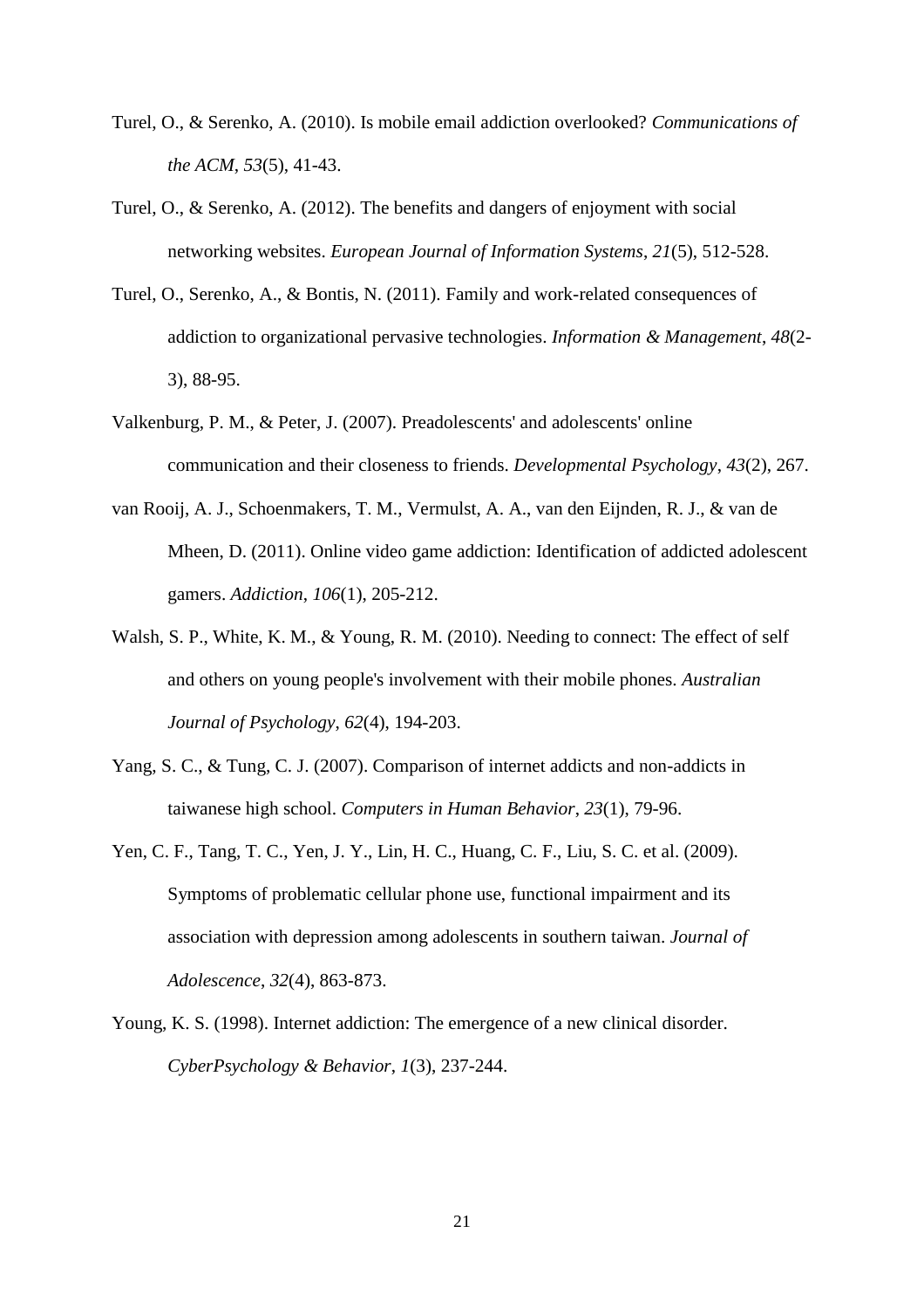# Table 1

*Regressions of smart-device use, smart-device involvement, Internet addiction and age as predictors of depression*

|                    |                          | $\bf{B}$ | SE <sub>B</sub> | $\beta$             |  |
|--------------------|--------------------------|----------|-----------------|---------------------|--|
| Step 1             |                          |          |                 |                     |  |
| Constant           |                          | $-.25$   | 1.81            |                     |  |
| Internet addiction |                          | .19      | .03             | $.34***$            |  |
| Age                |                          | $-.07$   | .03             | $-.12$ <sup>*</sup> |  |
| Step 2             |                          |          |                 |                     |  |
| Constant           |                          | .20      | 2.37            |                     |  |
| Internet addiction |                          | .16      | .03             | $.29***$            |  |
| Age                |                          | $-.05$   | .03             | $-.10$              |  |
| Smart-device use   |                          | .29      | .17             | $-.10$              |  |
|                    | Smart-device involvement | .82      | .35             | $.15*$              |  |

*Note*.  $R^2$  = .151 for Step 1,  $R^2$  change = .020 for Step 2 ( $p$  = .042).  $^*$   $p$  < .05.,  $^{***}$   $p$  < .001.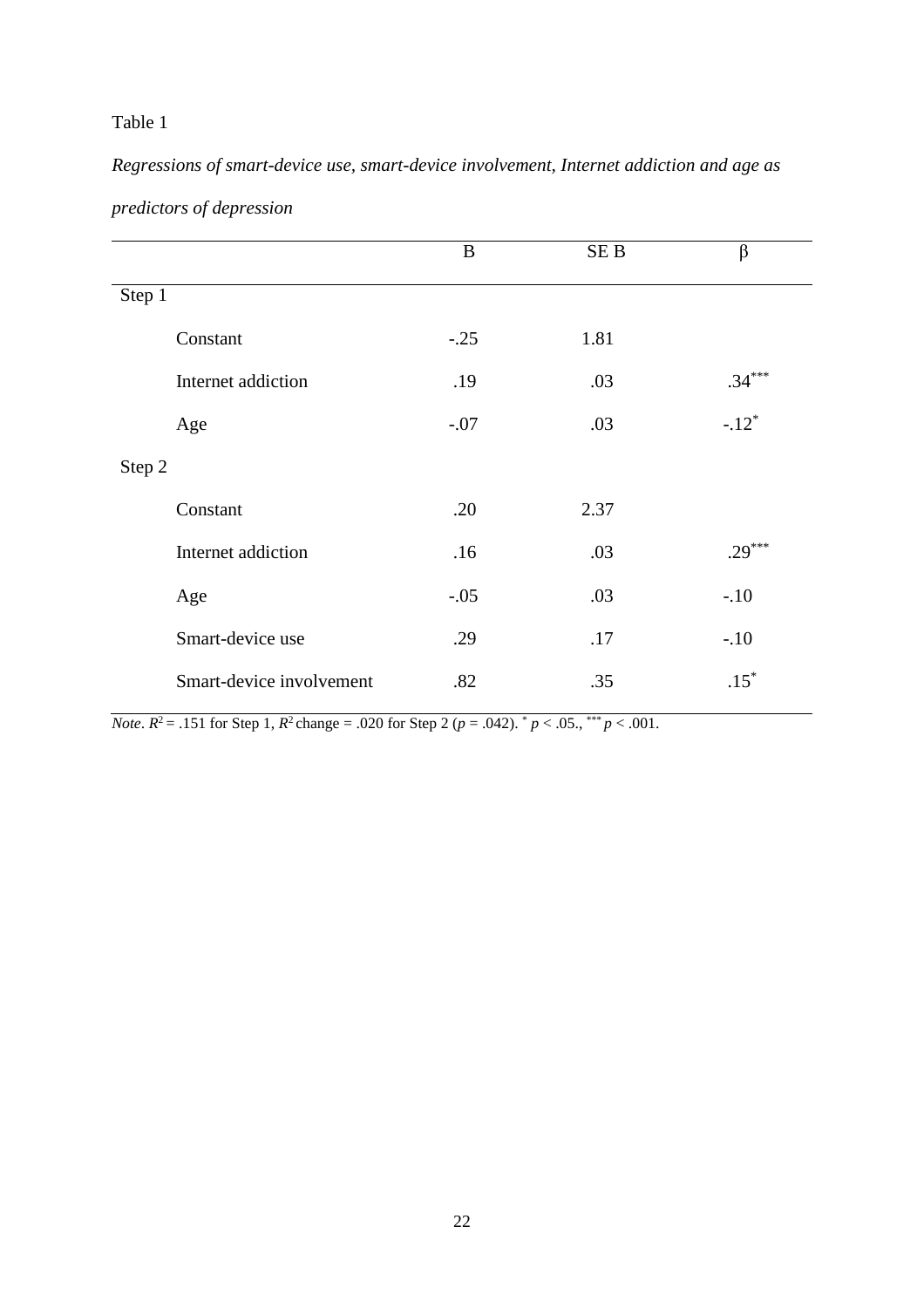# Table 2

*Regressions of smart-device use, smart-device involvement, Internet addiction and age as predictors of anxiety*

|                          | B      | SE <sub>B</sub> | $\beta$   |
|--------------------------|--------|-----------------|-----------|
| Step 1                   |        |                 |           |
| Constant                 | 1.88   | 1.63            |           |
| Internet addiction       | .13    | .03             | $.26***$  |
| Age                      | $-.10$ | .03             | $-.20**$  |
| Step 2                   |        |                 |           |
| Constant                 | $-.49$ | 2.13            |           |
| Internet addiction       | .11    | .03             | $.22***$  |
| Age                      | $-.09$ | .03             | $-.18***$ |
| Total smart-device use   | .07    | .15             | $-.03$    |
| Smart-device involvement | .61    | .32             | .12       |

*Note*.  $R^2$  = .133 for Step 1,  $R^2$  change = .016 for Step 2 ( $p$  = .084).  $^*$   $p$  < .05.  $^{***}$   $p$  < .001.